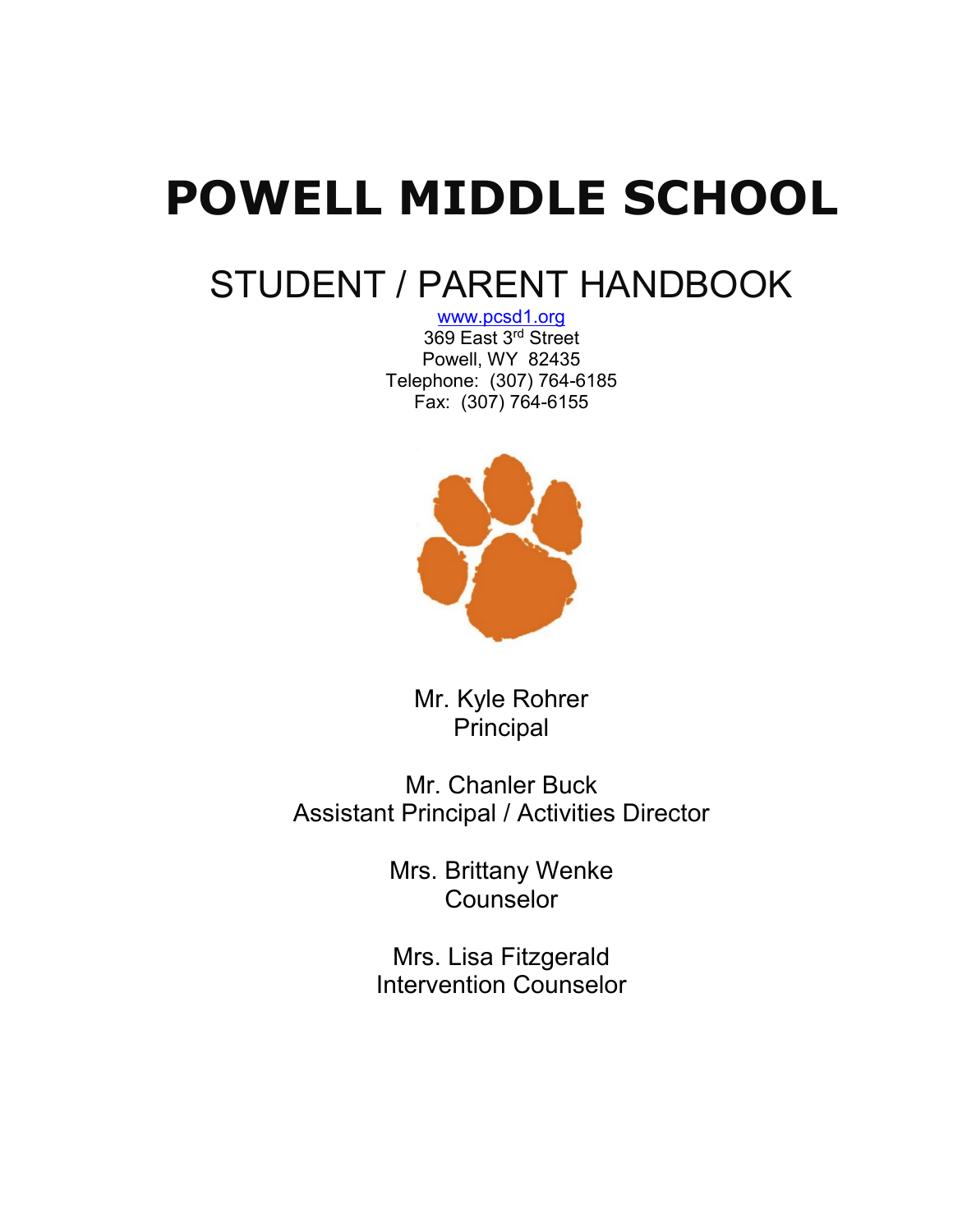# A LETTER FROM YOUR PRINCIPAL

Welcome to Powell Middle School!

I am happy to have you as part of our school. I am truly honored to serve you as your principal. We, as a staff, hope you feel that this is *your* school and you will take an active part in maintaining its traditions and high standards. Powell Middle School offers a strong program in academics, sports and exploratory opportunities. We know that each of you has a special contribution to make. We invite you to take advantage of the opportunities available.

The middle school staff is committed to assuring that every student progresses educationally and emotionally. Please read about our Core Values and Staff Commitments to learn more about how we will function to support you. To achieve this objective, communication between the school and home is essential. Regular parent-school contacts can be expected. We invite parents to become actively involved with their child's education and reach out with any questions.

I urge both the student and parents alike to read this handbook carefully in order to fully understand the elements of the middle school program. Many of our middle school programs are based on documented research and best practice in the field of middle-level education.

It is our goal to create an environment where students can grow and develop academically, socially, emotionally and physically. This handbook describes the curricular programs, building procedures and behavioral expectations which have been conceived to produce literate students who can think critically, lead healthy lives, behave ethically and become responsible citizens.

Best wishes for success and happiness during your years at Powell Middle School. All staff members are ready and willing to help you in every possible way. Please feel free to go to any member of the staff for assistance.

Please let me know if you have any questions about our school. I look forward to seeing you and sharing in the successes for both students and staff. Go Cubs!

Sincerely,

Kyle Rohrer, Principal Powell Middle School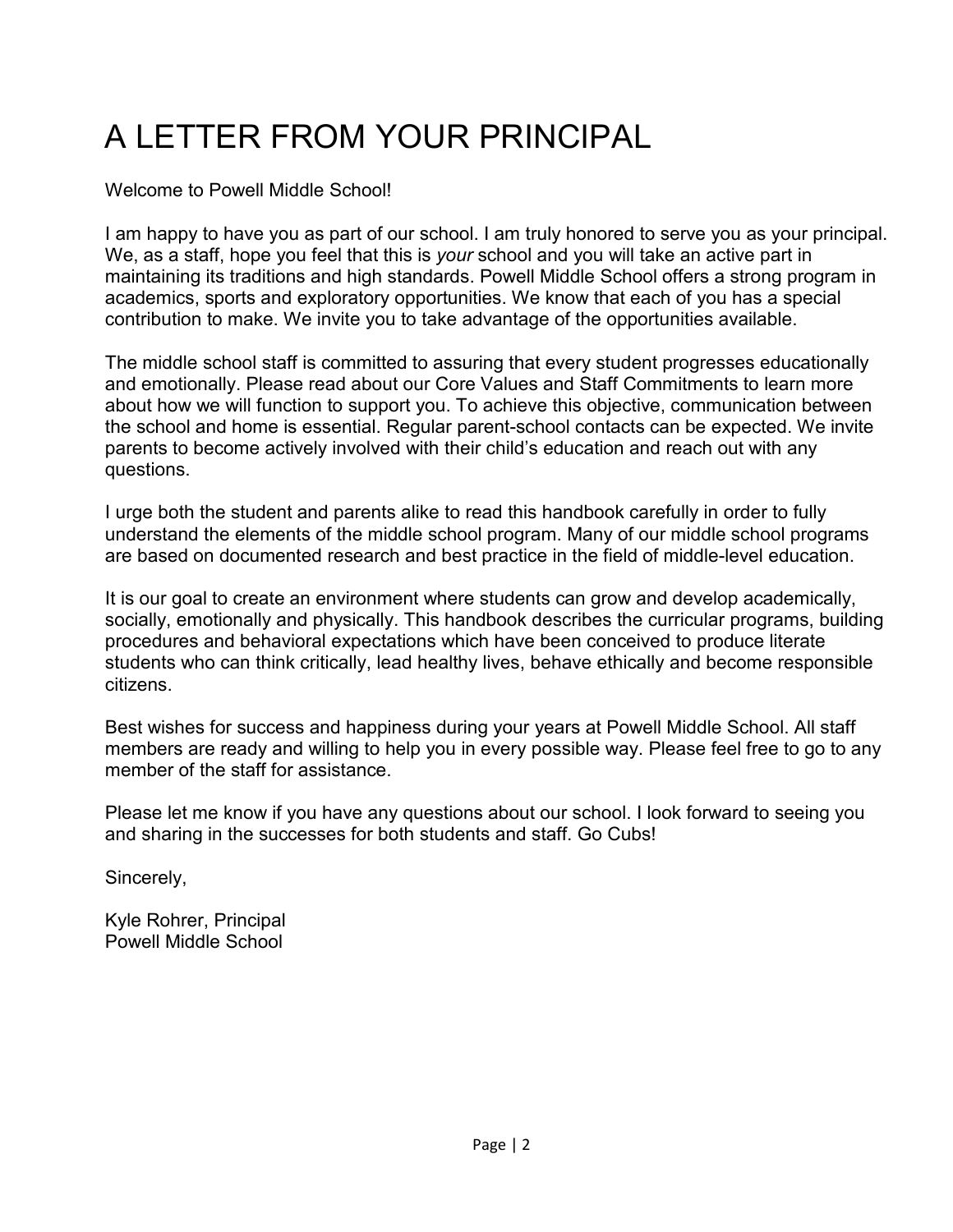# A LETTER FROM MR. BUCK

Welcome to Powell Middle School,

I am honored to serve you as Powell Middle School's Assistant Principal and Activities Director. I truly enjoy working alongside our students, staff and community members as we've grown and celebrated the rich traditions and high standards we have within our school. Each of our students offer a special contribution that supports the many great things taking place each school year. We invite you to be a part of the many opportunities that are available to our students and their families.

As Mr. Rohrer and I begin our fourth year, we diligently continue to build quality relationships with all our students, while also striving to generate and support a healthy, welcoming environment for all. Our staff is fully committed to support our students' social, emotional and academic growth. Together, our school consistently sets and maintains high expectations for both behavior and achievement. We believe that *all* students can achieve at high levels. Our staff has generated a schedule to assist and fully support individual needs with designated intervention times within grade levels. Powell Middle School will plan and anxiously await the celebration of our future successes and accomplishments with all of you!

Here at Powell Middle School, we provide our students with multiple opportunities to participate in extracurricular activities and events.

Middle school is an optimal time for our students to explore their personal interests. Research continues to strongly support student activities participation and the correlation to student academic achievement and life skills at the secondary level. We urge our students to participate in at least one club and/or activity this year. Our coaches and club sponsors provide a strong, team-centered environment for our student-athletes and participants, while philosophically fostering individual growth and character.

If there is ever a time we can provide or support you or your student, please do not hesitate to contact us. We encourage you to become actively involved in your child's education and please know you are always welcome to attend all activities and programs at Powell Middle School.

Sincerely,

Chanler Buck Assistant Principal/Activities Director Powell Middle School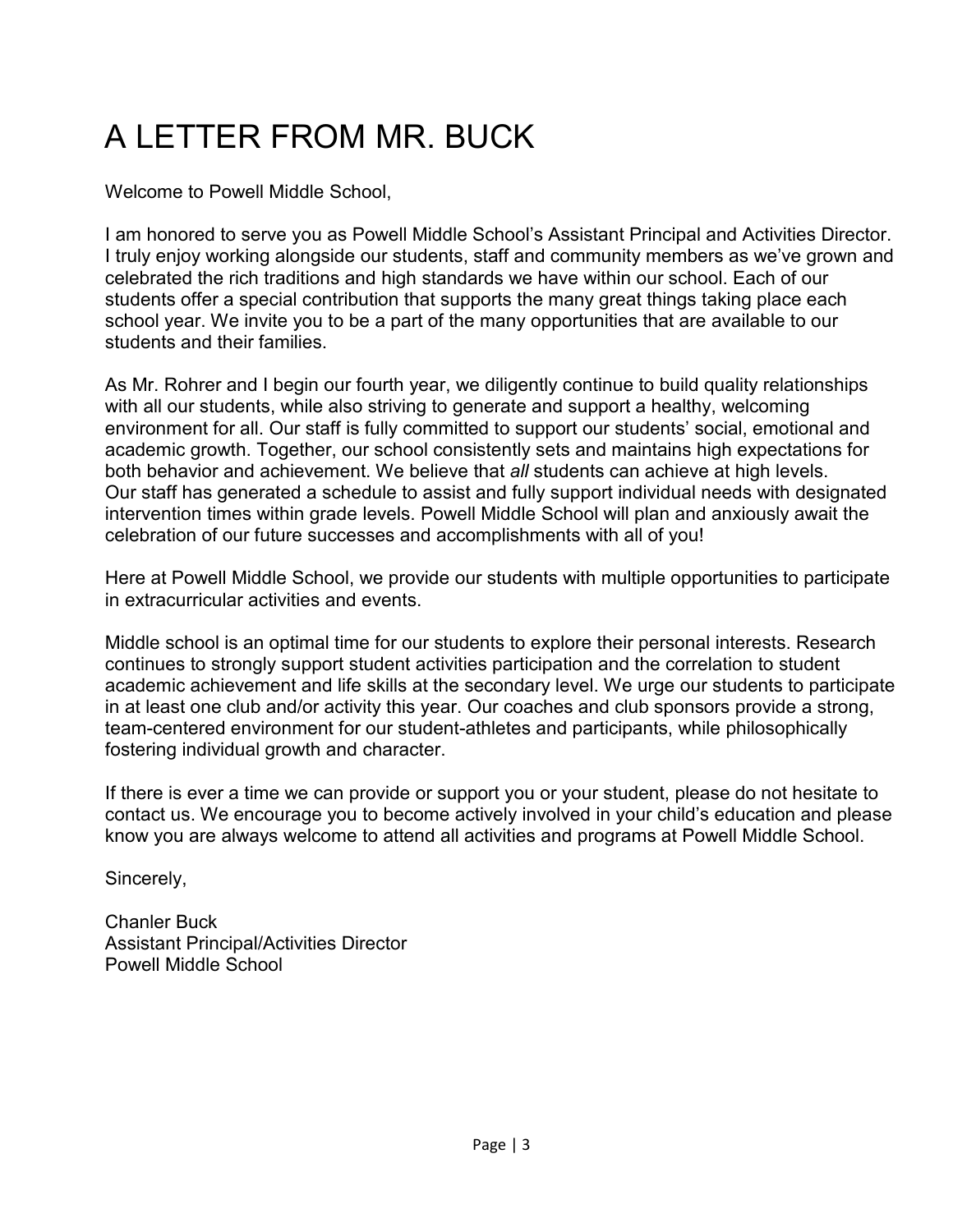# **PARK COUNTY SCHOOL DISTRICT #1 SCHOOL BOARD**

| <b>Office</b>    | <b>Name &amp; Address</b>                   | <b>Term of Office</b>                         | <b>Telephone</b>                 |
|------------------|---------------------------------------------|-----------------------------------------------|----------------------------------|
| Chairman         | Mr. Trace Paul<br>859 Riverside Drive       | $12/1/10 - 11/30/22$<br>TRPaul@pcsd1.org      | $(307)$ 254-1840                 |
| Vice-Chairman    | Mr. Kim Dillivan<br>620 Avenue F            | $12/1/16 - 11/30/24$<br>KDDillivan@pcsd1.org  | (307) 271-7568<br>(970) 570-9881 |
| <b>Clerk</b>     | Mrs. Lillian Brazelton<br><b>PO Box 537</b> | $6/17/16 - 11/30/22$<br>LRBrazelton@pcsd1.org | $(307)$ 754-2758                 |
| <b>Treasurer</b> | Mrs. Tracy Morris<br>10 Llama Drive         | $12/1/16 - 11/30/20$<br>TDMorris@pcsd1.org    | $(307)$ 250-9599                 |
| <b>Trustee</b>   | Mr. Greg Borcher<br>215 W 10th Street       | 12/1/06 to 11/30/22<br>GMBorcher@pcsd1.org    | (307) 254-0660                   |
| <b>Trustee</b>   | Mr. Donald Hansen<br>1173 Lane 8            | 12/1/14/ - 11/30/22<br>DHansen@pcsd1.org      | (307) 899-2225                   |
| <b>Trustee</b>   | Ms. Laura Riley<br>940 Road 12              | $12/1/20 - 11/30/24$<br>LDRiley@pcsd1.org     | (307) 272-9776                   |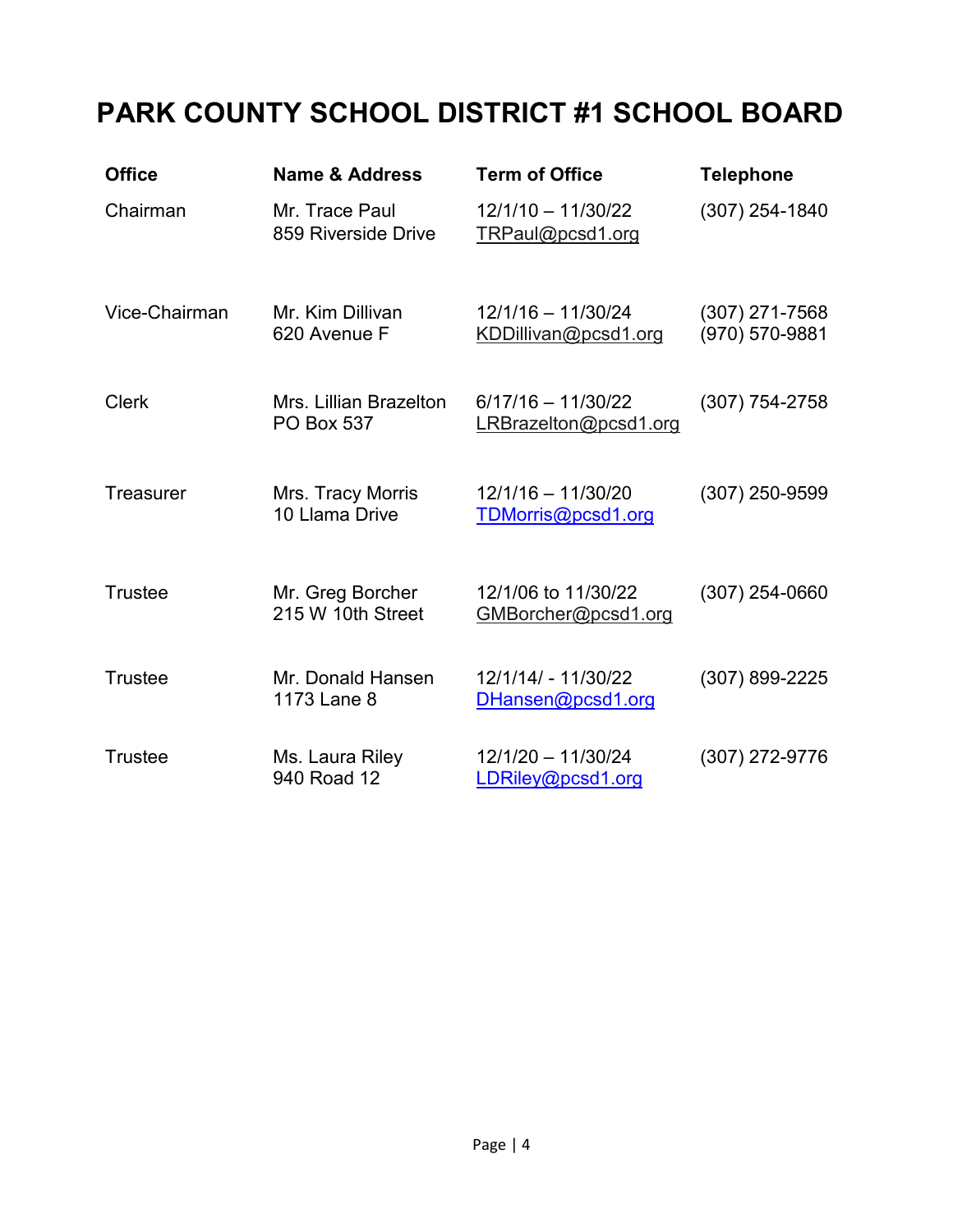# STUDENT/PARENT TABLET AGREEMENT Student/Parent Handbook Agreement Student/Parent Transportation Handbook Agreement

(Please Print Names)

Received by:

**Student Name**<br>
Student Name

**Parent/Guardian Name** Parent/Guardian Name

By signing below, we acknowledge that we have read the **Student/Parent Tablet Handbook and Agreement, Student/Parent Handbook and the School District #1 Transportation Parent/Student Handbook (see below for access to all handbooks).** 

**We are aware of the handbooks' contents and student's and parent's responsibilities as outlined in all handbooks.**

**EXECUTE:** Student Signature and Date

**Parent/Guardian Signature and Date** 

**STUDENTS:** Please return this form to your HOME ROOM TEACHER as soon as possible. This needs to be returned in order to be eligible for extra-curricular activities. Thank you.

The Tablet Handbook and Agreement are available on-line at **[www.pcsd1.org](http://www.pcsd1.org/)**; Powell Middle School; Quick Links; Parents; Chromebook Tablet Handbook.

Student/Parent Handbook is available on-line at **[www.pcsd1.org](http://www.pcsd1.org/)**; Powell Middle School; Quick Links; Parents; Student Handbook.

School District #1 Transportation Parent/Student Handbook is available on-line at **[www.pcsd1.org](http://www.pcsd1.org/)**; Quick Links; Parents; Buses/Transportation; Handbook.

If you do not have access to the internet, your student may request a hard copy of the handbooks in the Middle School office.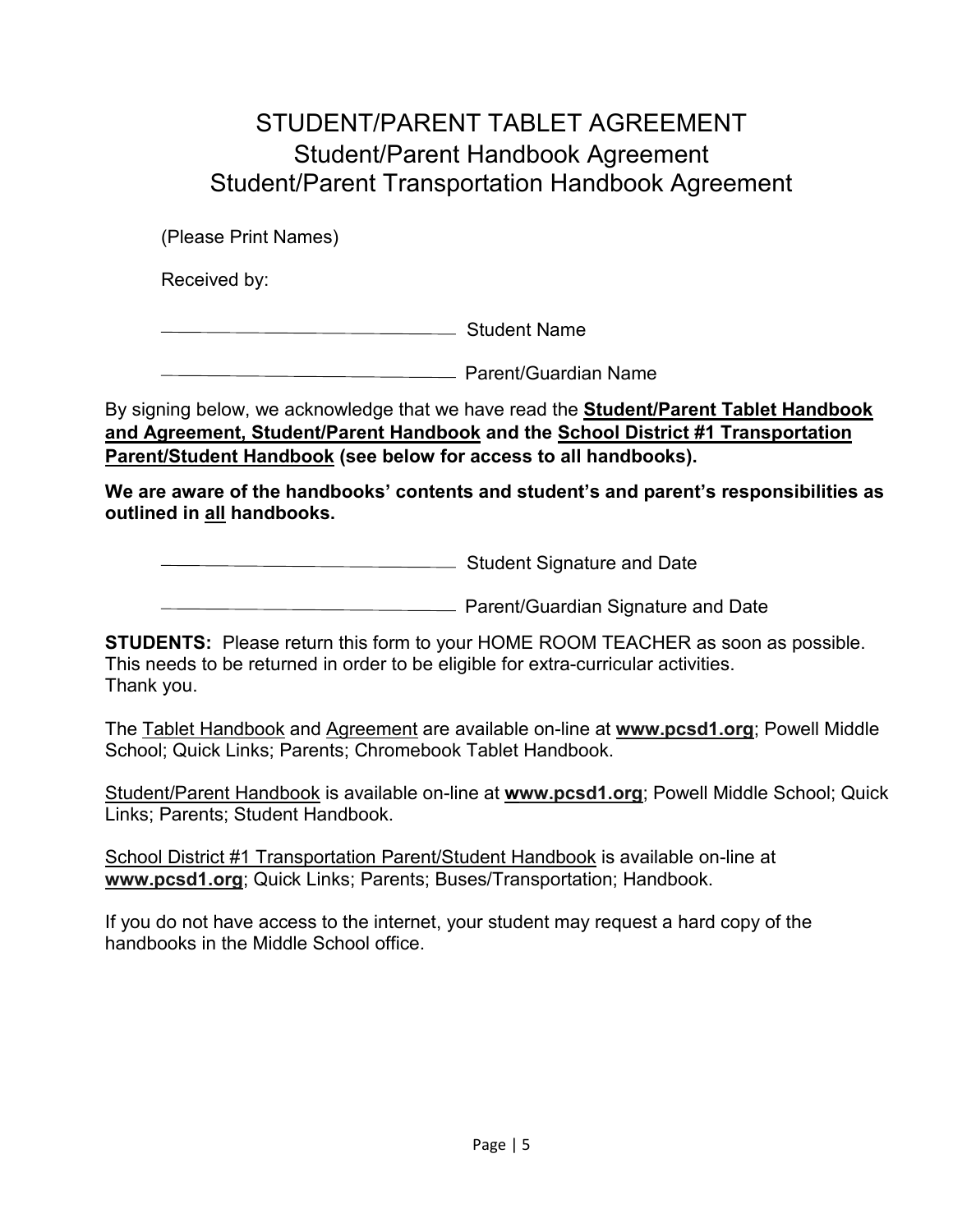# **Driven by Excellence**

# **Park County School District #1**

# **Mission Statement**

As a learning community, we inspire, engage, and prepare all students.

# **Vision Statement**

Empowered with knowledge, skills, and empathy, all students grow, achieve, and succeed.

# **Our Values**

Communication, Commitment, Vision, Passion, Compassion, Integrity, Collaboration, and Mutual Trust.

#### **Goal 1: We will create a positive, healthy, and engaged learning community that improves student performance and fuels success.**

- All schools will meet or exceed targets as measured by the state accountability report.
- All schools will train staff to fully implement the Professional Learning Communities (PLC) model, and use student outcomes to drive teaching and learning.
- The district will provide a safe and secure learning environment for all students and staff.
- The district will provide quality social, emotional, mental, and physical support for all students.

# **Goal 2: We will ensure that all students have the opportunity to participate in activities and programs that enhance the classroom learning experience.**

- The district will provide all students with opportunities for cooperative learning and collaboration through relevant hands-on activities.
- The district will provide varied choices in curricular, co-curricular, and extra-curricular programs to increase student engagement.
- The district will commit to and maintain a culture of growth and student success.
- The district will promote internal and external communication to all stakeholders.

#### **Goal 3: All schools will prepare good citizens who are ready for their futures.**

- All staff will incorporate the attributes of effective collaboration, communication, problem solving, and self-advocacy to improve those skills in all students.
- All students will learn and exhibit social skills and positive character traits through a systematic approach.
- All schools will promote service to our community and real world learning experiences.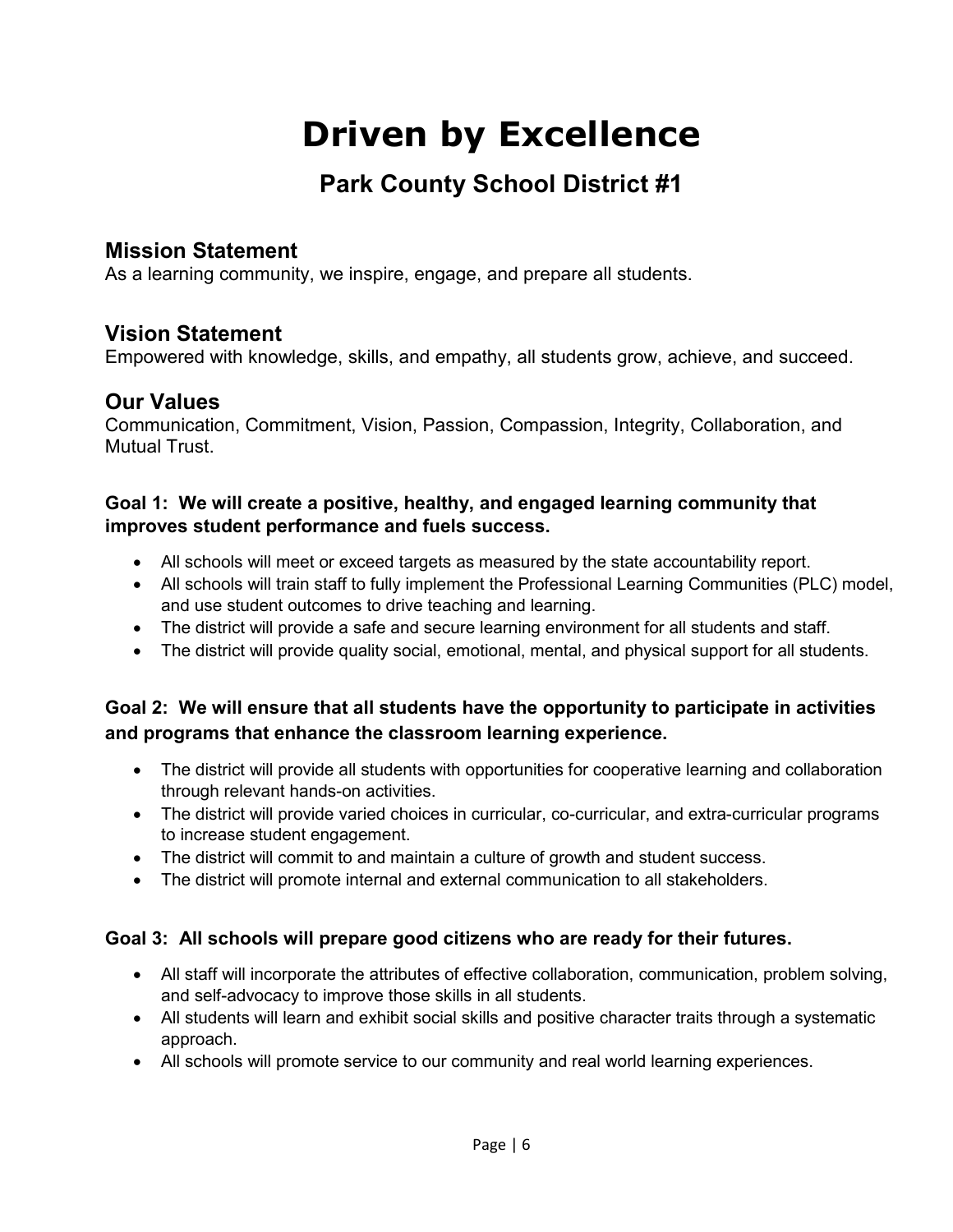# **POWELL MIDDLE SCHOOL CORE VALUE STATEMENTS:**

- Provide all students high level opportunities to learn
- Focus on the whole child
- Promote and celebrate positive character and citizenship
- Provide a positive, safe, and inclusive school culture
- Value  $21<sup>st</sup>$  century skills

# **POWELL MIDDLE SCHOOL STAFF COMMITMENTS:**

We will:

- be professional
- be open minded
- make personal connections
- be dedicated
- be student centered
- be positive
- engage students as active learners
- be passionate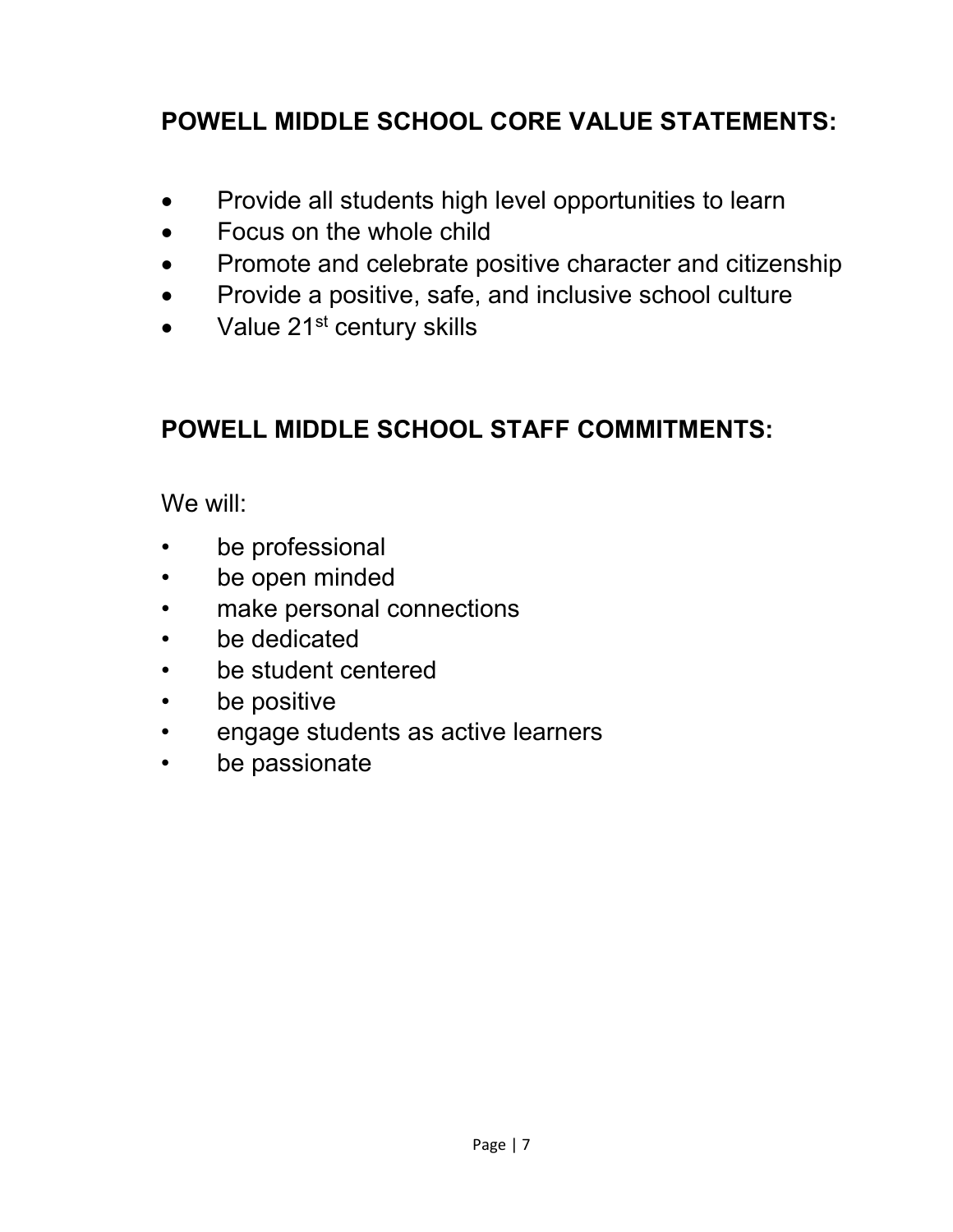# **ACADEMIC INTERVENTIONS**

# Powell Middle School Pyramid of Interventions

#### **Tier 4**

**Specialized** Special Education Instruction

# **Tier 3**

**Intensive** \*One-on-One Instruction \*Individual Counseling \*Individual Learning Plan \*Intensified Remediation Groups

# **Tier 2**

#### **Targeted Support**

\*Content Intervention/Enrichment Groups \*Targeted Reading Groups \*SPED/Title Aide Support \*Friday School \*Teacher/Parent Meetings \*Peer Tutoring \*Frequent Student Progress Reports \*Counseling \*SPED Tutorial \*Attendance Tracking & Response (Parent Notification)

# **Tier 1**

#### **School Wide**

\*Core Class Instruction (Math, Literature, Composition, Social Studies, Science) \*8th Grade Skill Leveled Math Classes \*6th & 7th Grade Exploratory Classes \*8th Grade Elective Classes \*6th Grade WIN or Band Classes \*7th Grade WIN, Band or Choir Classes \*6th through 8th Grade Daily Physical Education \*Common Core Assessments \*Core - Flex Block Classes \*6th Grade Transition Programs – 5th to 6th Grade \*8th Grade Transition Program – 8th to 9th grade \*School-Wide Recognition \*Quarterly Activity Day \*After-School Help \*Open Door Counseling \*Daily Teacher Team Meetings \*Infinite Campus Parent Portal \*Canvas Gradebook (LMS) \*Parent Contact, If Concerned \*Parent-Teacher Conferences \*Extra & Co-Curricular Activities & Clubs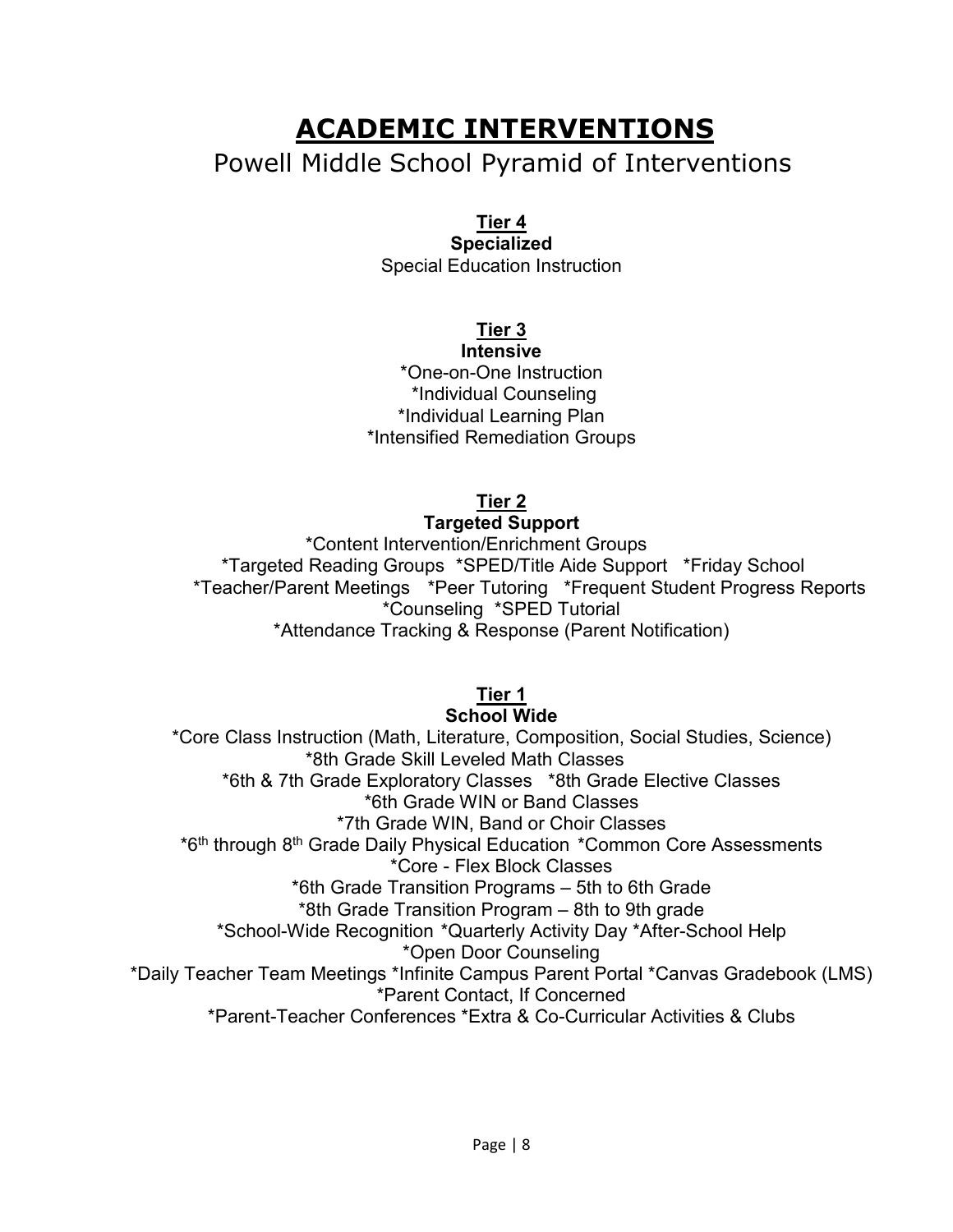#### **PUBLIC NOTICE TO PARENTS, LEGAL GUARDIANS, AND ELIGIBLE STUDENTS**

Park County School District #1, Powell, Wyoming, hereby announces the rights of parents, legal guardians, and eligible students under the provisions of the Family Educational Rights and Privacy Act.

- 1. Under the provisions of the Family Educational Rights and Privacy Act, you are granted the right to examine the educational records of local educational agencies. Upon receipt of the request, the educational agency has a maximum of forty-five (45) days in which to comply with that request.
- 2. Unless the school agency has received official or legal evidence to the contrary (divorce decree, contested custody, etc.), it may presume that either parent has legal right of access to the records of students and may honor the written request from either parent.
- 3. No portion of an educational record may be destroyed during the period of time when there is an outstanding request for the disclosure of those records.
- 4. It is permissible to require that the educational records be examined in the presence of a school district official. If you request a copy of the records, the request must be honored. (Costs of reproduction will be borne by the parent, legal guardian, or eligible student.)
- 5. If you feel that the contents of educational records are inaccurate, misleading, inappropriate, or in violation of privacy or other rights of students, you may request that the records be amended.
- 6. If the school agrees with the request, the records will be amended and you will be advised, in writing, of the amendment.
- 7. If the school does not agree with the request for amendment, you are advised that you have a right to a hearing on your request for amendment. The request should be made to the Superintendent of Schools.
- 8. If, after a hearing, the Board of Trustees determines that an amendment will be made, the records will be amended and you will be informed, in writing, of the changes.
- 9. If the hearing does not result in a record amendment, you are advised as a parent, legal guardian, or eligible student that you have the right to place a statement of disagreement in the educational records of the student. The disagreement statement must remain as part of the student record as long as the record is maintained by the school district. Any disclosure of the educational record must include the disclosure of the statement of disagreement.
- 10. Park County School District #1 will make available, to the public, directory information pertaining to students at Park County School District #1. Directory information includes the following: the student's name, address, telephone listing, date and place of birth, participation in officially recognized activities and sports, weight and height of members of athletic teams, dates of attendance, the most recent previous educational agency or institution attended, and degrees and awards received. If you are unwilling to allow any or all of the above-described directory information to be released without your consent, you must notify the Office of the Superintendent within thirty (30) days from the date of this notice.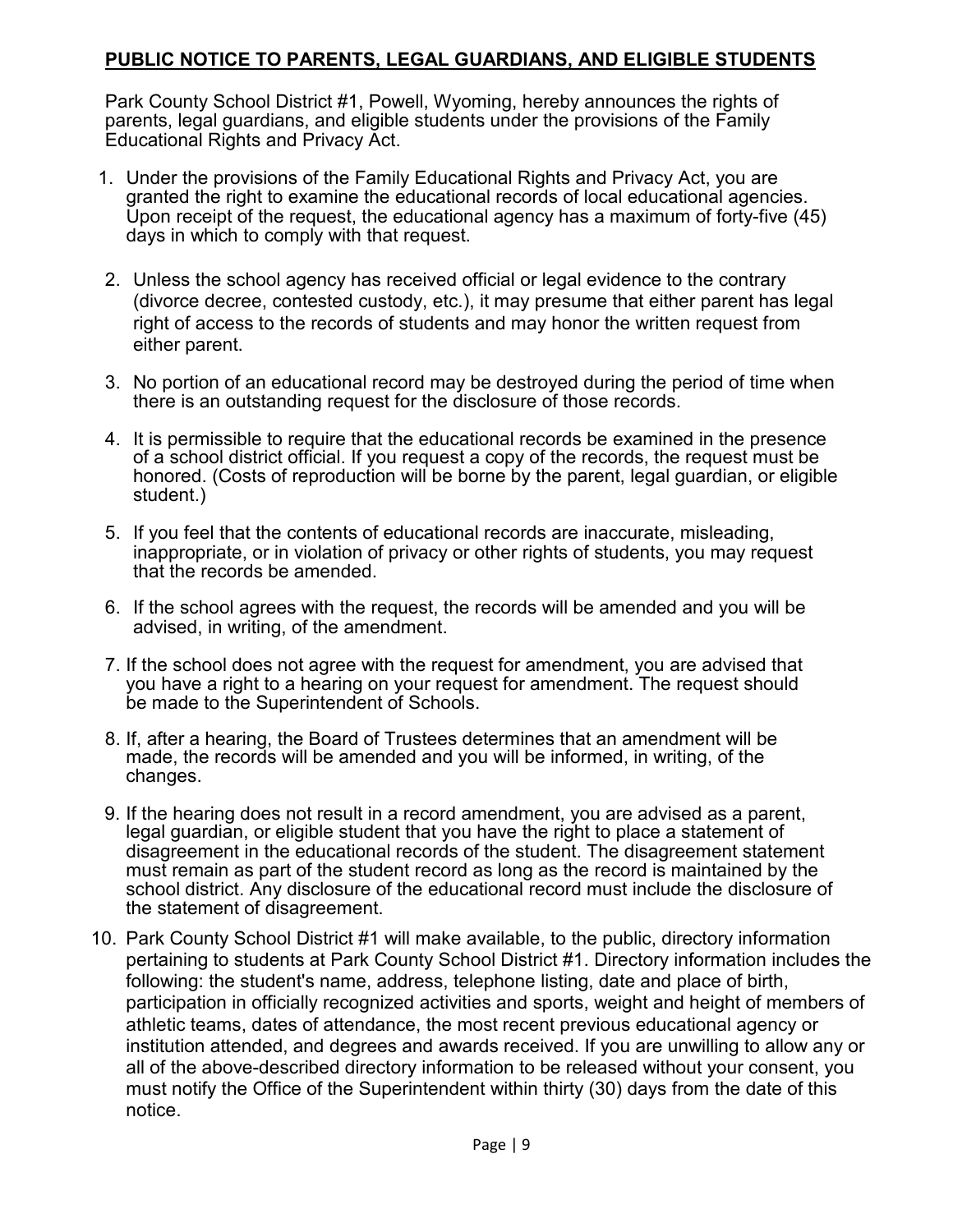11. Powell Middle School Staff: We at PMS are proud of the professional level and qualifications of our entire staff. In compliance with the "No Child Left Behind Act," parents are assured they may review credentials of the staff by making a written request to Mr. Jay Curtis, 160 N. Evarts.

Any person having questions concerning the provisions of the Family Educational Rights and Privacy Act should contact the building principal of each respective school. Records are kept at each school that the student attends.

**Park County School District #1 does not discriminate on the basis of race, color, national origin, sex, age, or disability in admission or access to, or treatment of employment in, its educational programs or activities. Inquiries concerning Title VI, Title IX, Section 504, and ADA may be referred to Park County School District #1, Ginger Sleep, Civil Rights Coordinator, 160 North Evarts, Powell, Wyoming 82435, or the Office for Civil Rights, Region VIII, U.S. Department of Education, Federal Building, Suite 310, 1244 Speer Blvd., Denver, Colorado 80204-03582, (303) 844-5695 or TDD 303-844-3417.**

# **STUDENT EXPECTATIONS**

#### **Students at Powell Middle School:**

- come to school on time and ready to learn.
- have each day's homework completed and school provided device charged. Grade level teams will determine an appropriate response to students that repeatedly violate this expectation.
- work to reach the highest expectations and persist when new skills do not come easily.
- are encouraged to participate in one extra-curricular/co-curricular activity during the year.
- make parents aware of all parent-teacher conferences and encourage them to attend.
- respect classmates, school visitors, and all school personnel.
- comply with the school rules.
- participate in learning conflict resolution.
- show pride in all work.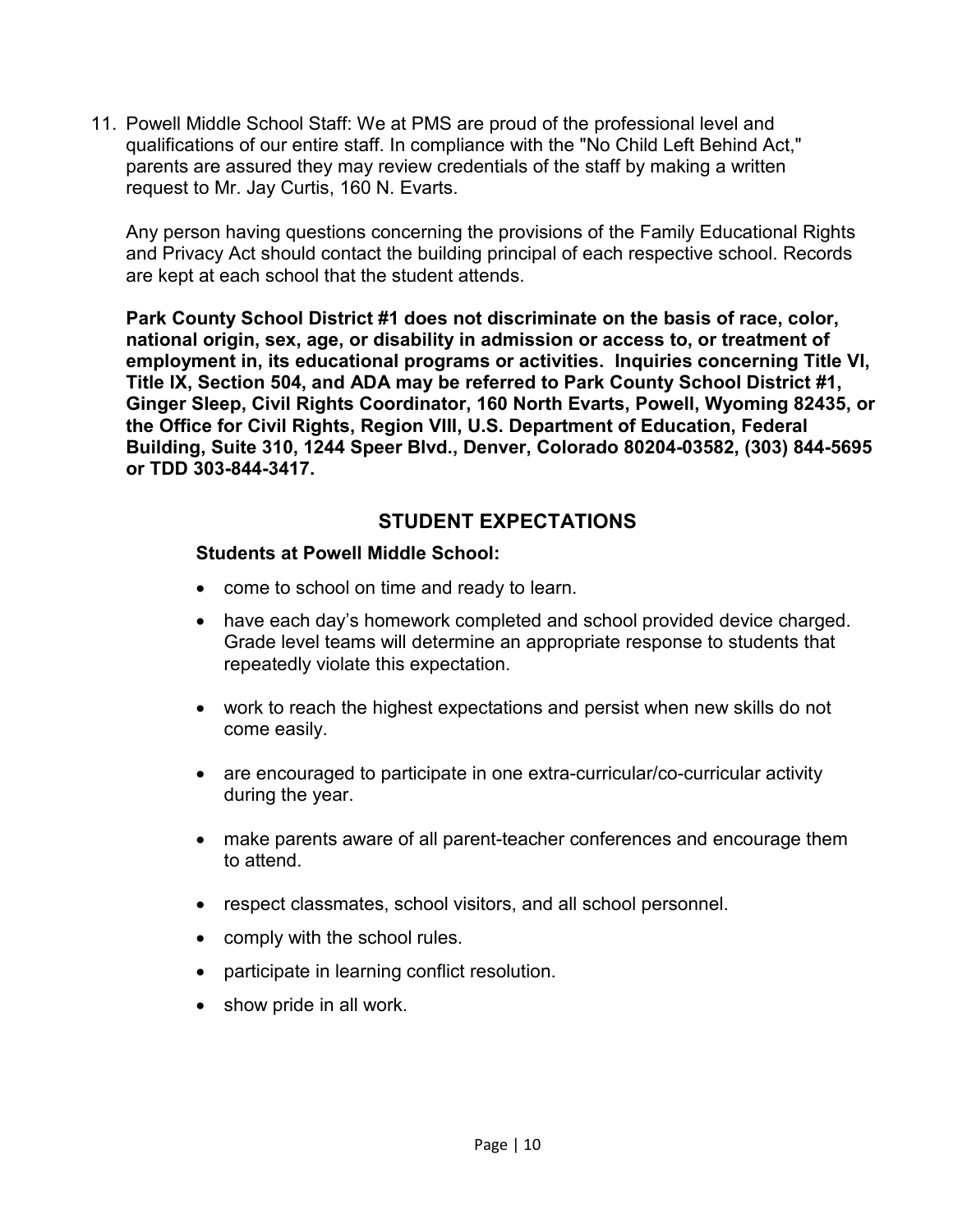### **PARENT EXPECTATIONS**

#### **Parents of students at Powell Middle School:**

- support their children by ensuring that they attend school daily and arrive at school on time.
- encourage their children to participate in at least one extra-curricular/cocurricular activity.
- attend parent–teacher conferences and seek information regarding student progress by conferring with their child, teachers, principals and other school district personnel.
- follow their child's growth through the Canvas parent portal.
- communicate positive information regarding teachers, principals, and other campus personnel when discussing school with their child.
- encourage their son/daughter to dress according to the district's dress code.
- provide a place to do homework that is well lit and contains all materials necessary to complete the homework task.
- contact the teacher FIRST if there are any concerns.
- emphasize LEARNING for their child, not grades.

# **TEACHER EXPECTATIONS**

#### **Teachers at Powell Middle School:**

- are available after school to help students, provided that students arrange appointments.
- are prepared with lesson plans to teach the state standards.
- have fair classroom rules and expectations posted and follow and enforce these rules consistently.
- grade in an appropriate, timely and equitable manner.
- keep parents informed about students' behavior and academic progress.
- provide quality teaching and leadership.
- continue efforts to develop professionally.
- provide resources to help all students be successful in their learning.
- demonstrate professional behavior and a positive attitude.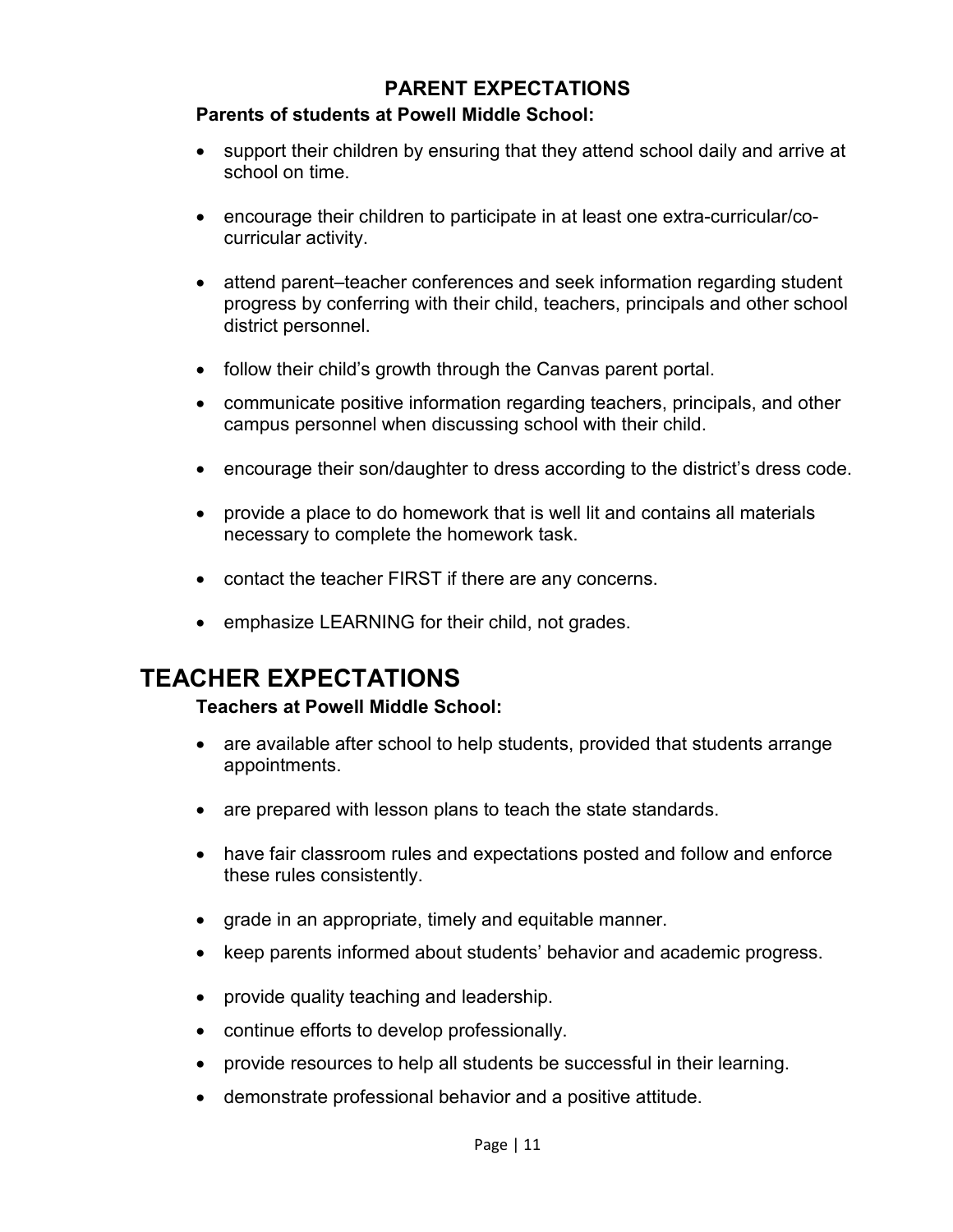### **ACTIVITIES**

Students are invited to participate in activities at Powell Middle School. There are many clubs, student activities, and athletic events for students to be involved in. The staff would like to encourage all students to venture out and try new activities. Represent yourself and your school with pride. You'll love it!!!

Powell Middle School may offer the following sports and activities for learners:

Volleyball\* Track\* Wrestling\* Choir/Band Soccer (club)\* Choir/Band Soccer (club)\* Recyclers Club<br>
Cheerleading\* Enrichment Activities Knowledge Bowl Swimming\* Robotics Cross Country\* Lego Club Math Counts Tennis (club)\* Girls in Science Football\* Jr. BLT Girls Who Code Club The Yearbook<br>Breakfast Club Basketball\* Breakfast Club Challenge of the Books

Enrichment Activities

PESCO Speech & Debate<br>Football\* Jr BIT

\*School Recognized Athletic Programs

 $6<sup>th</sup>$  Grade students may only participate in non-athletic activities. Other activities may be added or removed throughout the year as students and teachers express interest.

# **ASSIGNMENTS / MAKE-UP WORK**

Please know that if a student is absent, it is the student's responsibility to ask for make-up work. **Students will have one day for each day absent to make up their work.** The exception is work that has been assigned prior to the absence**.** Work assigned prior to an absence is due on the designated due date, even if the student has been absent during that week. Also, students taking trips must communicate with their individual teachers well in advance to determine an academic plan prior to their absence, as well as upon return t submit their completed work. It is also the student's responsibility to be sure that all standards are passed in a timely manner.

# **ATHLETIC / EXTRA-CURRICULAR ACTIVITIES ELIGIBILITY**

We want all of our students to do well in the classroom, as well as in extra-curricular activities. Eligibility requirements are in place to assist students in keeping their priority on academics first, then on extra-curricular activities. Students who appear on the deficiency list with two F's will be considered ineligible for participation in that week's sporting events/extra-curricular activities (including dances and extra-curricular field trips). Incomplete work must be cleared by 4:00 pm the day prior to any school activities or dances. The ineligibility runs from Monday when the list comes out until the next list comes out the following Monday (1 week). Students who have two F's on their report card are ineligible for the next two weeks. Students involved in use of alcohol, drugs, tobacco or inhalants outside of school time may be suspended from extra-curricular activities. Any other disciplinary action involving a student may impact their eligibility. This is within the school administrator's discretion. Athletic participants who are in the Opportunity Room (O.R.) may have to stay after school until 4:00 pm in order to complete their incomplete work.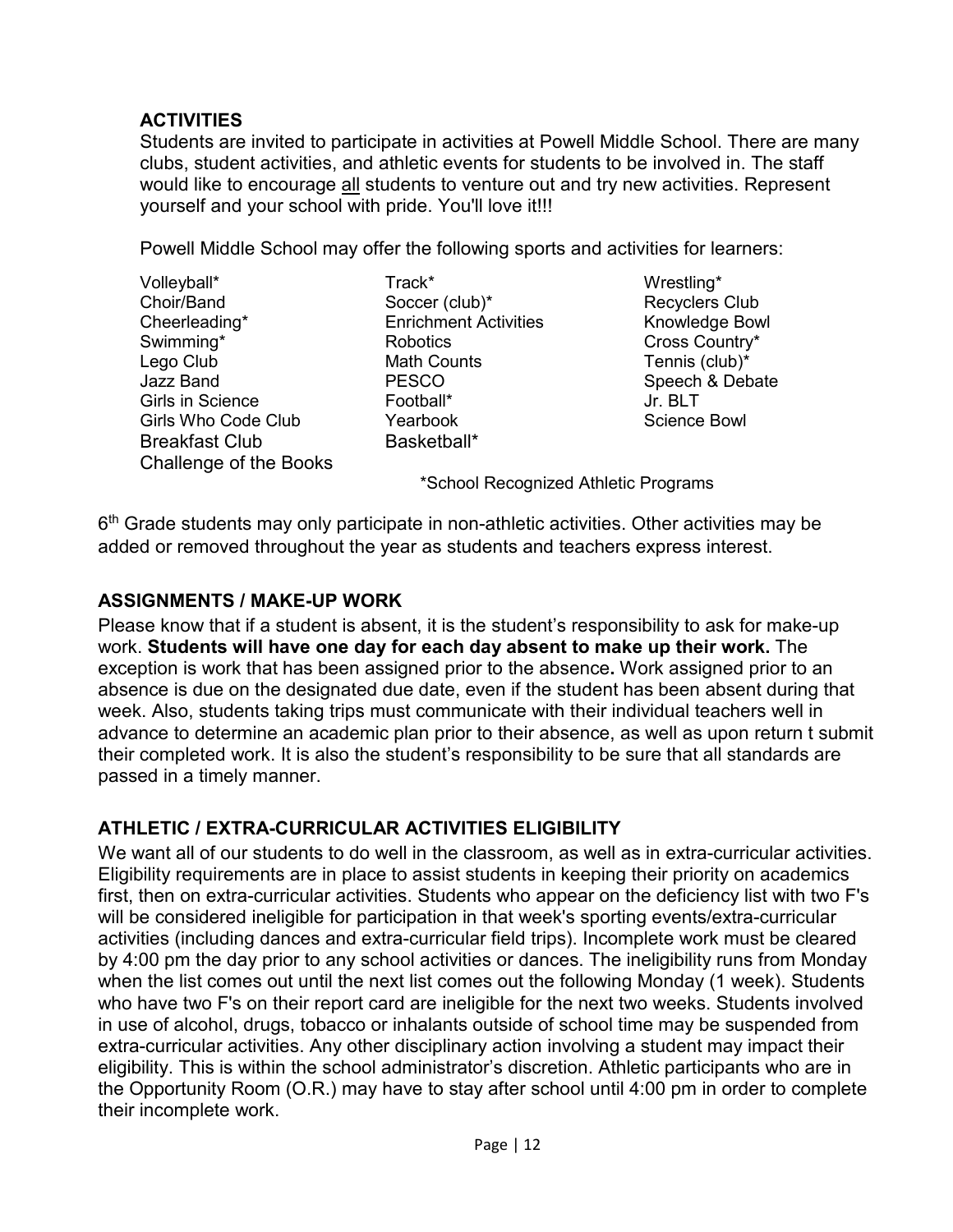### **ATTENDANCE**

School District policy (AR/OP JH) states that promotion to the next grade may not be granted if a student misses more than ten days per semester. The school will keep the parents informed of absences through phone calls, emails and letters. Absences for reasons other than illness will be evaluated on an individual basis. *Parents are asked to notify the school of any absences as soon as possible.* Students in jeopardy of exceeding 10 days absent per semester may be notified by the school in writing, and copies of this correspondence may be forwarded to the Department of Family Services and Park County Attorney's Office to notify these agencies of possible truancy violations.

#### **Excused Absence:**

A student may not accumulate more than ten (10) absences during a semester. The parent, guardian, or custodian must contact the school office with a note or telephone call within 48 hours of the absence in order for the absence to be considered excused. Absences over the ten (10) day limit per semester will be considered as excessive and detrimental to the academic success of the student.

When available, parents are requested to provide medical and dental notes for documentation purposes.

School-sponsored or school-required absences will not be counted toward the ten (10) day limit. Extended leave due to a doctor's care, as determined by school officials, may not count toward this limit.

Electronic notice will be given to the parent, guardian, or custodian at five (5) absences.

Notice will be given to the parent, guardian, or custodian at seven (7) absences. At the discretion of the school principal or his/her designee, when a student reaches seven (7) absences, an intervention meeting may be scheduled with the family to develop a plan for improved attendance.

At the discretion of the school principal or his/her designee, a student who exceeds ten (10) absences may be considered to be "at risk" and may be required to participate in extended academic time in a manner determined at each educational level (K-5, 6-8, 9-12). Absences after the tenth will require documentation (Dr./dental note, court order, etc.) in order to be considered excused. At risk students may be referred to the county attorney for consideration of habitual truancy and/or educational neglect.

#### **Unexcused Absence:**

After the first unexcused absence, written notice will be sent to the parent, guardian, or custodian. If after such notice has been given, the child has a second unexcused absence, which the principal or his/her designee believes was due to the willful neglect or failure of the parent, guardian, or custodian of the child, then the principal or his/her designee will notify law enforcement for prosecution under W.S. 21-4-105.

Any child with five (5) or more unexcused absences in any one (1) school year will be considered a Habitual Truant. When the principal or his/her designee determines that a child is a habitual truant, he/she will notify the County Attorney and recommend proceedings in accordance with W.S. 21-4-107.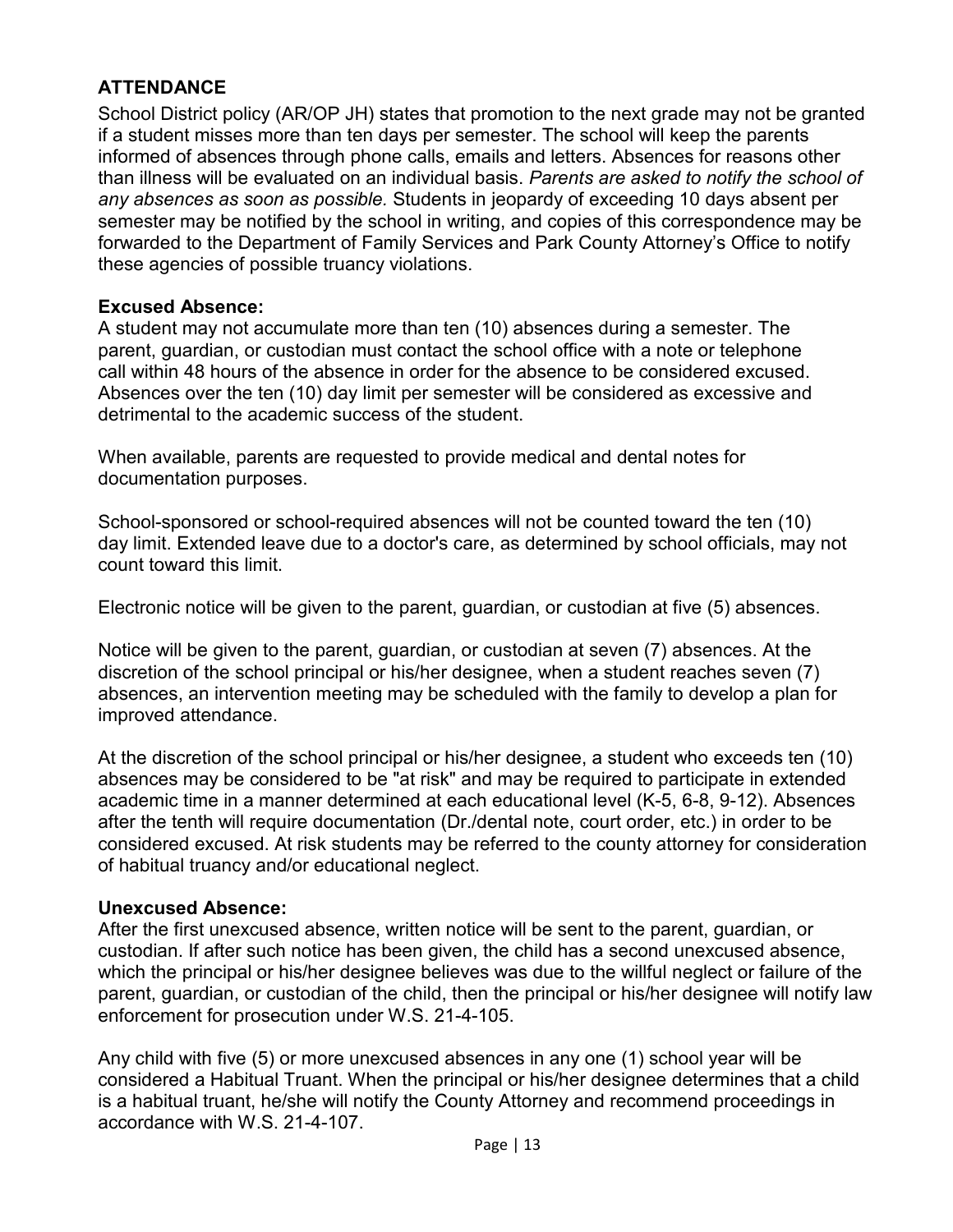**Tardy: A student will be considered tardy when he/she arrives to school up to ten (10) minutes after school has started. Five (5) tardies to school equal one unexcused absence.**

To access the policy in its entirety, please refer to the following link: **[PCSD#1 Policies Library -](https://drive.google.com/drive/folders/0B_jM9DxWhrXlQXppd3hTalhqdGc) Absences and Excuses**

#### **Excused - vs. - Unexcused Absences:**

**Excused absences** include prearranged absences such as doctor, dental, court, educational experiences, family-related events, or other absences considered necessary by parent or guardian.

**Unexcused absences** are those which have not been cleared for any day or part of a day. If there is no record of a phone call or note delivered to the school office for the day of the absence within 48 hours, it is considered as unexcused. Such absences are a serious offense and may be defined as truancy (W.S. 21-4-106).

**Extra-curricular activities** play an important role at Powell Middle School. Students who are too ill to attend classes during the school day are also considered too ill *to participate in or attend concerts, ball games, dances or other school activities.* The student must be in class *all day* on the day of the activity. If the activity is on a non-school day, the student must be in class on the day preceding the activity.

#### **BEFORE AND AFTER SCHOOL TIMES**

The first bell rings at 7:50 am signaling that all students may enter the academic hallways. Students may come to the office prior to the first bell to put money on their lunch accounts or to enter the IMC/Library or Commons area. To receive assistance from a teacher before 7:50 am, a pass from the teacher is needed. *For the sake of security and building cleaning, we ask that students depart from the building by 3:40 pm, unless they are under the supervision of an adult.* 

# **CELLULAR TELEPHONES, PAGERS OR OTHER COMMUNICATION DEVICES**

Students may possess and use **cellular telephones or other electronic communications devices**, subject to the limitations of this and other policies of the District. "Electronic Communications Tablet" is a tablet that emits an audible signal, vibrates, displays a message, or otherwise summons or delivers a communication to the possessor.

**Such Tablets shall not be used from 8:00 am – 3:25 pm "Bell to Bell," unless during an emergency.** This includes texting. Building principals may promulgate rules to enforce this policy at the building level. Students violating the policy may be subject to disciplinary action (including confiscation of the device for a period of time).

Powell Middle School staff may provide a courtesy basket or alternative area in the classroom for students to store their cell phones if they forget to leave their cell phones in their lockers. Park County School District #1 (Powell Middle School) is not responsible for personal property that is lost, stolen, or damaged while in the possession of students, staff, or administration at any time.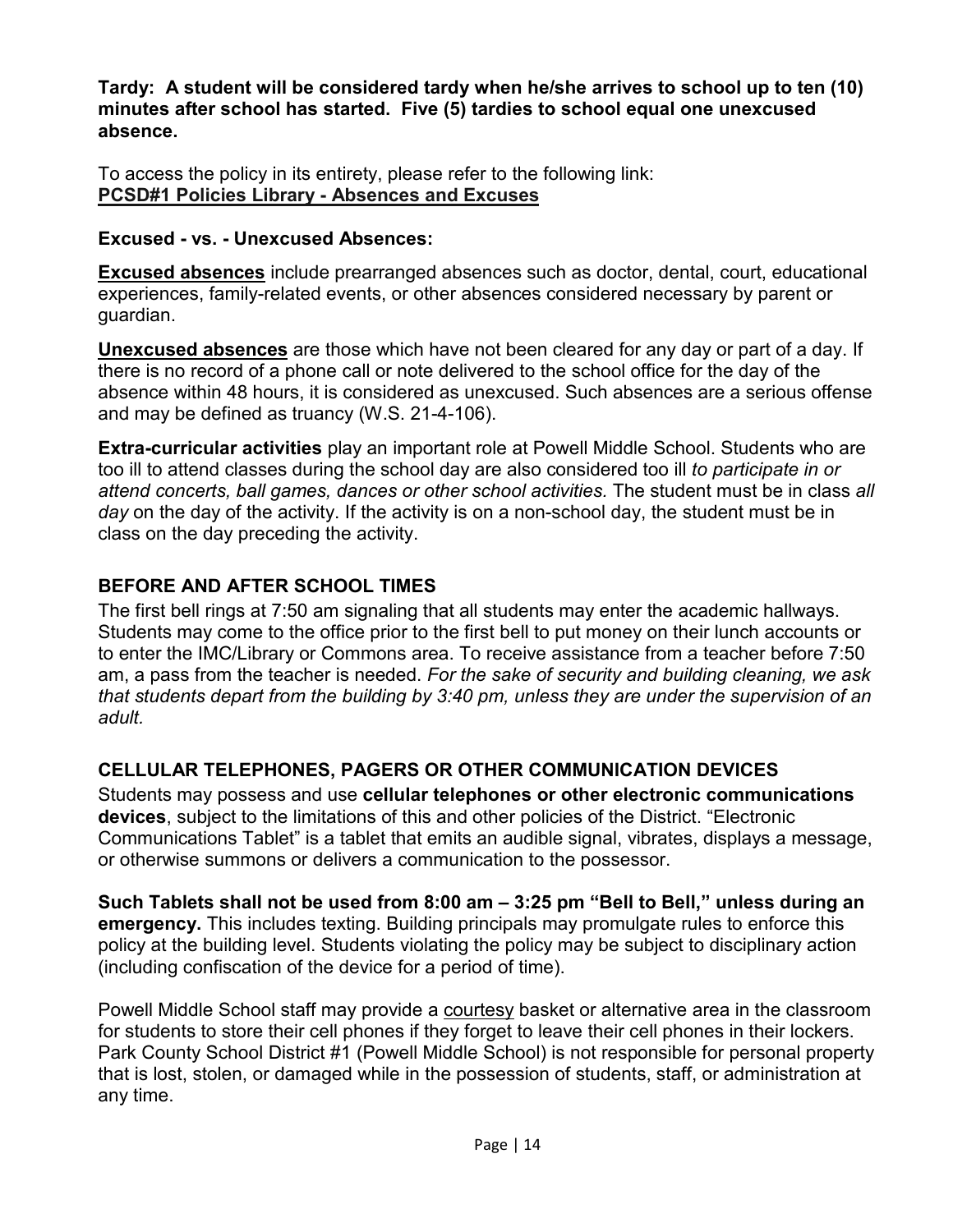# **CHECK OUT**

If students need to leave the school grounds during the day, they will be required to check out from the main office. This includes lunch, doctor, and orthodontist appointments. Only a parent or guardian can check a student out of school. Be sure to bring a note from your parent/guardian or your appointment card the day before your absence. Orthodontist appointment cards must be in the office the day before the appointment. *On your return, we ask that you please check in at the office.*

#### **COMMUNICATION**

Powell Middle School will continue to try to find ways to keep open lines of communication between parents and the faculty. If you have e-mail access, please feel free to get in touch with us. The Powell Middle School website can be utilized by accessing the Park County School District #1 website at [www.pcsd1.org.](http://www.pcsd1.org/) Included in this website are e-mails for individual staff at Powell Middle School. You can access e-mail addresses for staff by copying and pasting<https://pms.pcsd1.org/Staff> into your web browser. **Parents are encouraged to utilize CANVAS Learning Management System (LMS) to check on their child's academic progress.**

# **COUNSELING/STUDENT SERVICES**

Student Services exists to facilitate the growth and development of students as they progress through school. These services are designed to help all students in their personal and social adjustment. The counselors are committed to working with parents as well as with students to help the students gain the greatest benefit from their school experiences. If you need to speak to the school counselor, please stop by the Student Services office and get a pass. If you have an appointment, please inform your classroom teacher before class begins.

#### **COURTESY PHONE**

The telephone is available before school until the warning bell rings and after school. Please limit calls to one per person and one minute each. *Any calls made during the school day should be for emergencies only.* Phones will not be available for student use during the school day without a pass from a teacher or administrator. Forgotten assignments and gym clothes are not considered emergencies and students will not be allowed to call parents during school hours to bring homework or forgotten items. *Phone messages to students -* We are happy to pass on messages to students due to emergencies and change of plans. While we understand there are times parents/guardians need to contact students during the day, please understand we feel it is important for students to be engaged in and focused on learning. Therefore, students will be notified immediately in case of an emergency, but all other messages will be relayed to students prior to lunch period, during passing period, or following the last period of the day.

# **DRESS GUIDELINES**

Powell Middle School takes pride in all of its students and would ask students to take pride in their appearance. Middle school students shall not dress or groom themselves in a manner which causes a disruption of the orderly operation of the school. Some student apparel may be appropriate in other settings but may not be appropriate in the school setting.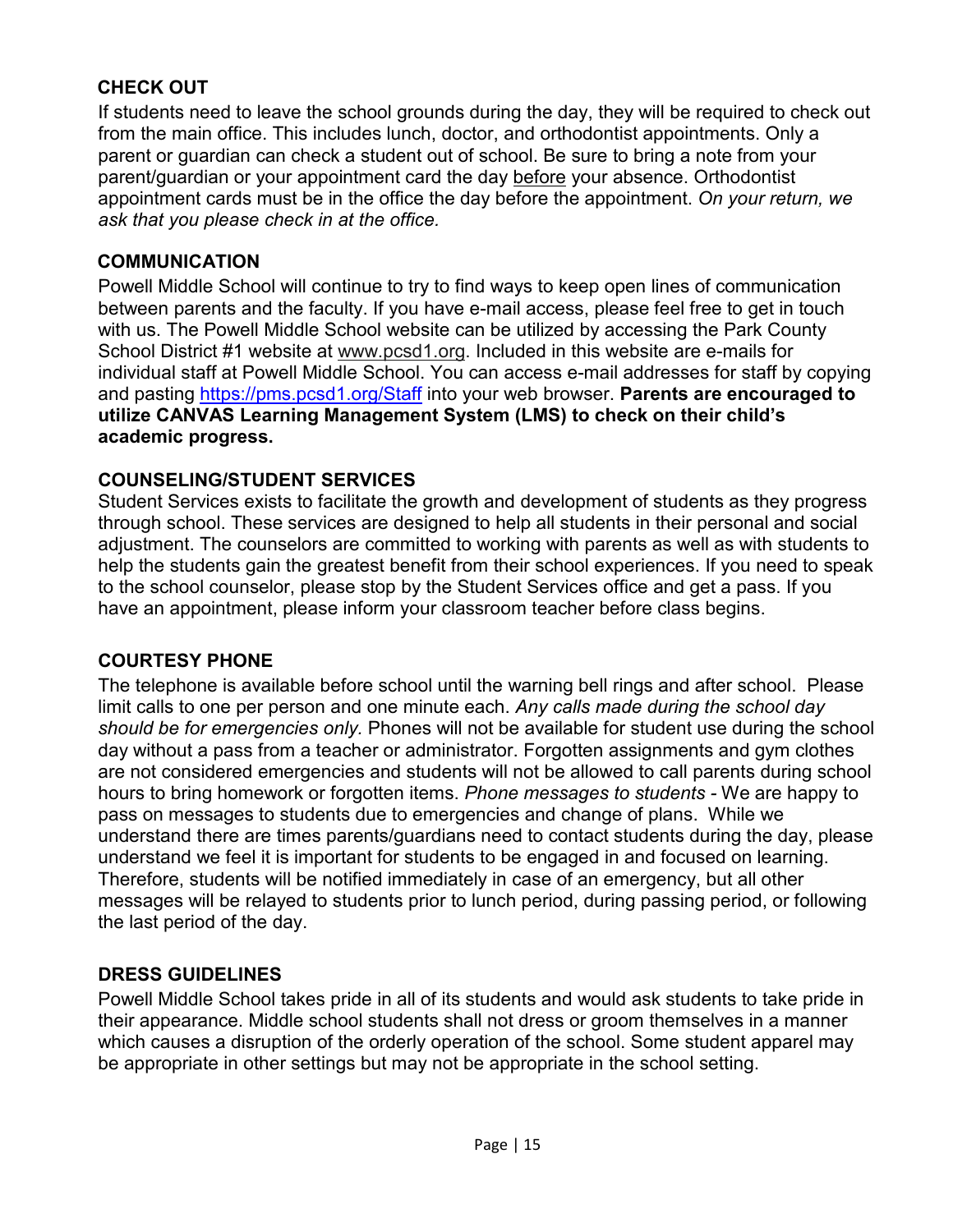**DRESS GUIDELINES, CONTINUED -** We ask that students not wear clothes that have any of the following: drug, alcohol, or tobacco logos, obscene words or pictures, or gang-associated attire. In addition, we do not allow bare midriffs, spaghetti straps (less than one inch), underwear showing, exposed cleavage or buttocks. Tank tops and other sleeveless shirts may be considered inappropriate in the school setting. Other clothing items that are examples of inappropriate attire for school are pajamas (tops or bottoms), slippers, bandanas, and skirts/shorts that are not at least as long as the person's fingertips with arms extended straight down at the sides. If you come to school with inappropriate attire, you will be asked to change. Repeated offenses may result in disciplinary action. Staff interpretation is final.

**HEAD COVERING RULE "DOOR to DOOR" -** You may wear your head covering to school, but we expect you to remove it when you enter the building and to leave it in your locker until you leave for the day. Students may not have their head covered upon entering the building and may cover their head once they have exited the building.

**Coat Rule-** We expect you to leave your coat or other outdoor garments such as vests, gloves, windbreakers, etc., in the locker unless teachers determine that extreme weather conditions necessitate the wearing of coats in the classroom.

**Backpacks –** Backpacks may be used to carry school and personal items to and from school. They must be left at the student's locker from bell to bell. This also includes the use of satchels, purses, computer bags, or any other form of bag or case used to conceal items.

**Physical Education Class -** You will need shorts or sweats, gym shoes, and T-shirt. Lockers will be provided. P.E. clothing should be washed regularly.

#### **ELECTRONIC DEVICES**

Unauthorized use of electronic devices that do not contribute to the educational mission of Powell Middle School may result in loss of privilege and possible further disciplinary action. Examples of electronic devices include, but are not limited to, MP3 players, digital video games, cameras, earbuds/headphones, watches, or any other Bluetooth/communication device, etc. Park County School District #1 (Powell Middle School) is not responsible for personal property that is lost, stolen, or damaged while in the possession of students, staff, or administration.

# **FIRE DRILLS / SAFETY LOCKDOWN / BUS EVACUATION DRILLS**

Due to changing issues facing today's schools, a variety of safety drills are held throughout each year. Powell Middle School is very attentive to student safety and has safety drills each month. The plan for fire drill evacuation is posted in each room. Lockdown, Evacuation and Bus Evacuation drills are held occasionally during the school year to protect our students.

#### **FOOD OR DRINK ITEMS**

Powell Middle School recognizes the link between proper nutrition and academic achievement. Water in a container which has a screw top or in another type of enclosed container *may* be allowed in classrooms, but this must meet the approval of school personnel. Food or drink items that distract from the learning environment may be confiscated by faculty and returned to the student or parent at the end of the day. Food items are not allowed outside the commons area unless approved by school personnel.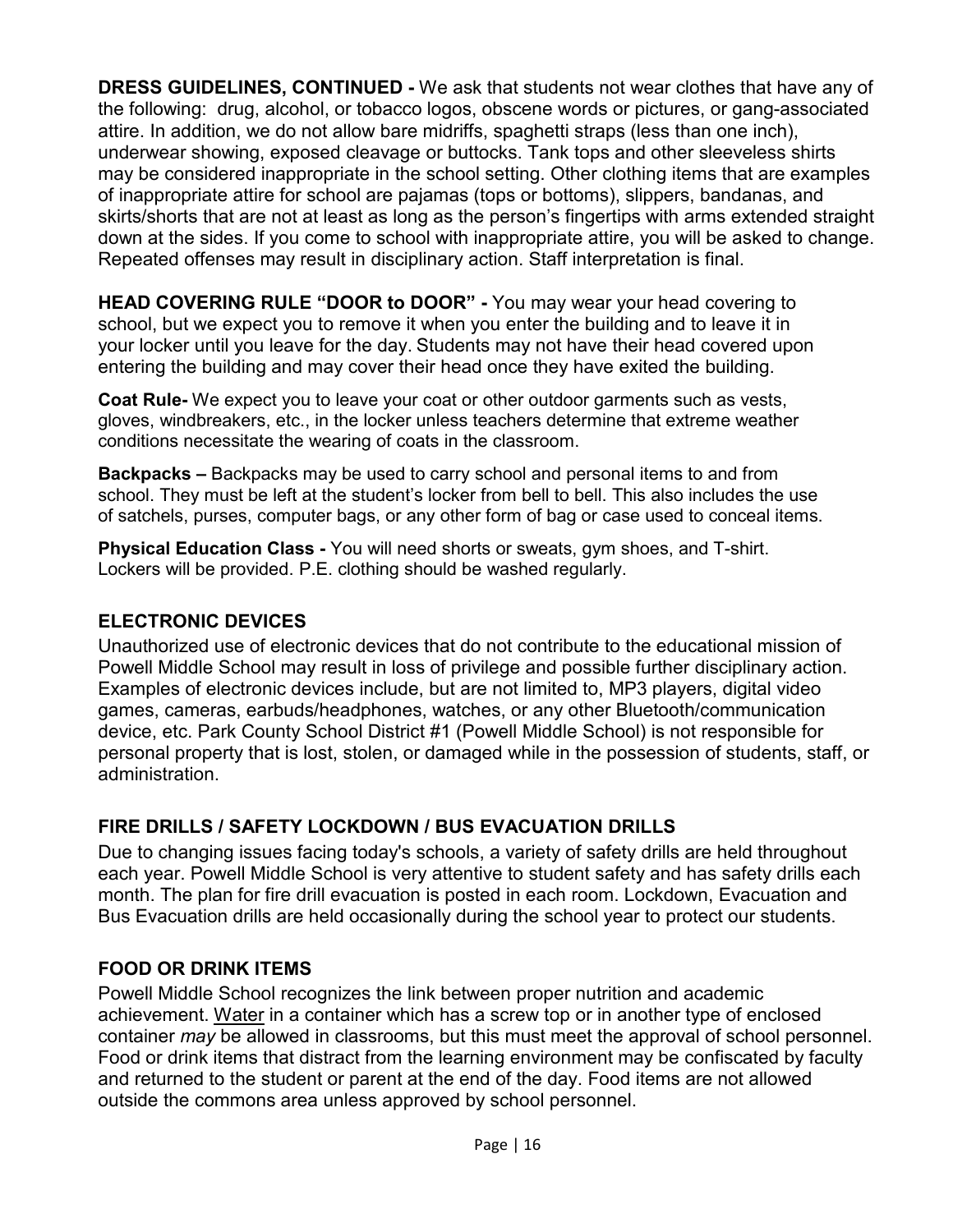#### **GRADING**

Grading at the middle school is set at a 60/40 blend. Common assessments will be worth 60% of the final grade, while acknowledging that students that did not pass a common assessment on the first attempt will be given an additional opportunity to retake the assessment. Students must make an attempt to gain more understanding of the knowledge either through intervention or work to demonstrate understanding. The formative work consisting of daily work will encompass the other 40% of the final grade.

### **HARASSMENT, INTIMIDATION AND BULLYING**

Harassment, intimidation or bullying of students at school is prohibited. Students shall conduct themselves according to the rules and policies of the School District and shall conduct themselves in a respectful manner toward staff and other students. Students who engage in bullying, harassment or intimidation shall be subject to disciplinary action up to and including suspension or expulsion. Students who are subjected to harassment, intimidation, and/or bullying are required to report such instances to an adult in the middle school. For further details, please refer to the policy seen below.

Reference: **[PCSD1 Harassment, Intimidation, and Bullying Policy](https://drive.google.com/drive/folders/0B_jM9DxWhrXlQXppd3hTalhqdGc)**

#### **HEALTH SERVICES**

Park County School District #1 holds a variety of screenings throughout the school year. These include vision, hearing and scoliosis checks. Additionally, the District nurses arrange a variety of health-related activities throughout the year.

Every school in the District attempts to provide an environment in which the children will be safe from accidents. However, if an accident or sudden illness occurs, first aid and/or CPR will be administered and the child's parent/guardian notified.

No care beyond first aid, defined as the immediate temporary care given in case of an accident or sudden illness, will be given by school personnel. Depending upon the severity of the accident or illness, EMS or 911 will be called in order to attend to the child. (Reference: [www.pcsd1.org\)](http://www.pcsd1.org/) In the event that we are not able to contact you, we will then call the emergency contacts you have provided. Because these types of situations do arise, we ask that you update your child's information whenever changes occur.

In order to prevent the spread of communicable diseases and to ensure a rapid recovery with a minimum of after effects, parents are asked to keep their children at home when they show evidence of the following symptoms: skin eruption, ear ache, pink eye, ringworm or impetigo, vomiting, fever, head lice, or diarrhea. (Reference: [www.pcsd1.org\)](http://www.pcsd1.org/)

# **EXCLUSION FROM SCHOOL DUE TO ILLNESS**

For the welfare of all students we ask that, if your child does contract a communicable disease, you notify the office and keep your child home until the threat of spreading such is past. The following list might be of help to you:

• Chicken Pox: until recovery--at least 7 days from onset and/or until skin lesions have healed and the crusts have fallen off.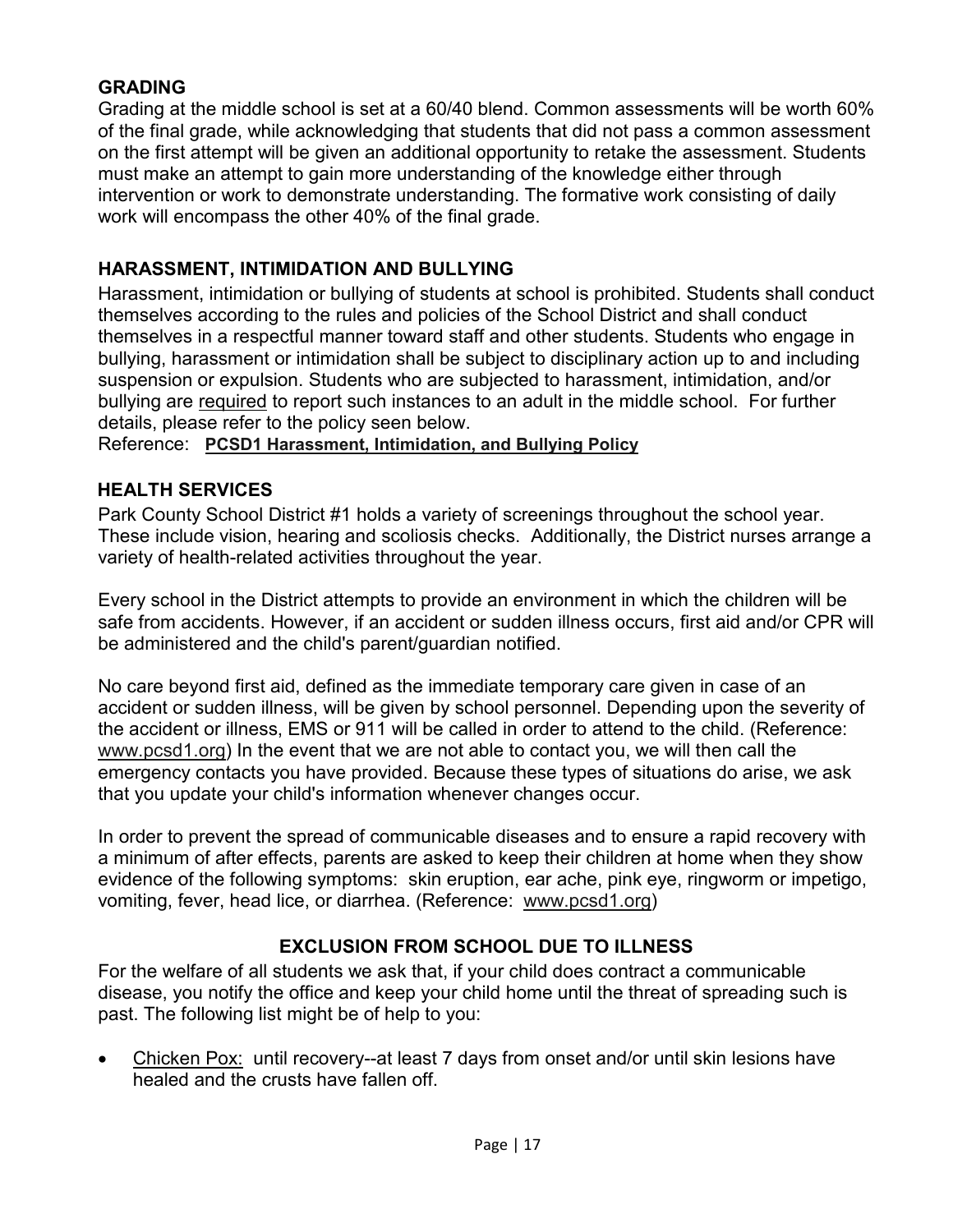# **EXCLUSION FROM SCHOOL DUE TO ILLNESS, CONTINUED**

- Strep Throat and Scarlet Fever: until mucus membranes of the nose and throat appear normal and all complications have ceased OR permission from the family physician is obtained.
- Ringworm and Impetigo: isolated from school until permission from the family physician is obtained or treatment by a physician has begun.
- Head Lice: isolated from school until determined by the school nurse, through examination. (Reference: [www.pcsd1.org\)](http://www.pcsd1.org/)

### **INTERNET EXPECTATION [ELECTRONIC FILE(S), COMMUNICATION(S), AND/OR DEVICE(S)]**

As a learning community, students will use the Internet to supplement the curriculum. Students and parents need to read, agree to, and sign Park County School District #1's Annual EFCD [(Electronic File(s), Communication(s), and/or Device(s)] before use of any EFCD or Internet will be approved. Students are responsible for good behavior on-line just as they are in a classroom or other areas of the school. The same general rules for behavior and communication apply. The system administrator and teachers will decide what is appropriate. We ask students and parents to help care for the computers as well as all other equipment made available to aid students in their education.

If a student finds himself/herself in a site with inappropriate content, the student should leave the site immediately and report to a teacher, not other students. Students should not return to that site. Failing to do this may result in the student losing his/her computer privileges for up to a full school year as well as possible disciplinary action. Remember, student files are accessible by persons with system privileges. Records of sites visited are also available to those with system privileges. *Please do not give out anyone's home address, phone number or username/password.*

**The use of the internet within the educational objectives of our school may require student access to internet-based research, videos, books, and websites. Parental permission for their minor(s) to access each specific resource is assumed unless otherwise notified in writing by the Parent/Legal Guardian.**

# **INTERNET WEBSITE / STUDENT PHOTOGRAPHS**

Powell Middle School will provide general information to the public such as class schedules, activity schedules, and calendars. (just to name a few). We may also wish to place pictures of our students on the website or Facebook page. We encourage you to access our site at [www.pcsd1.org](http://www.pcsd1.org/) to keep up to date on school events. You may also access activity schedules for PCSD #1 schools at [https://3aconference.org](https://www.3aconference.org/g5-bin/client.cgi?G5genie=728) (PHS activities). We may wish to place pictures of our students on our website, newsletters, and other electronic or printed publications. Student names may or may not be published with any photograph. *If parents do not want their child's picture or work published in any district publication, please notify the school in writing.*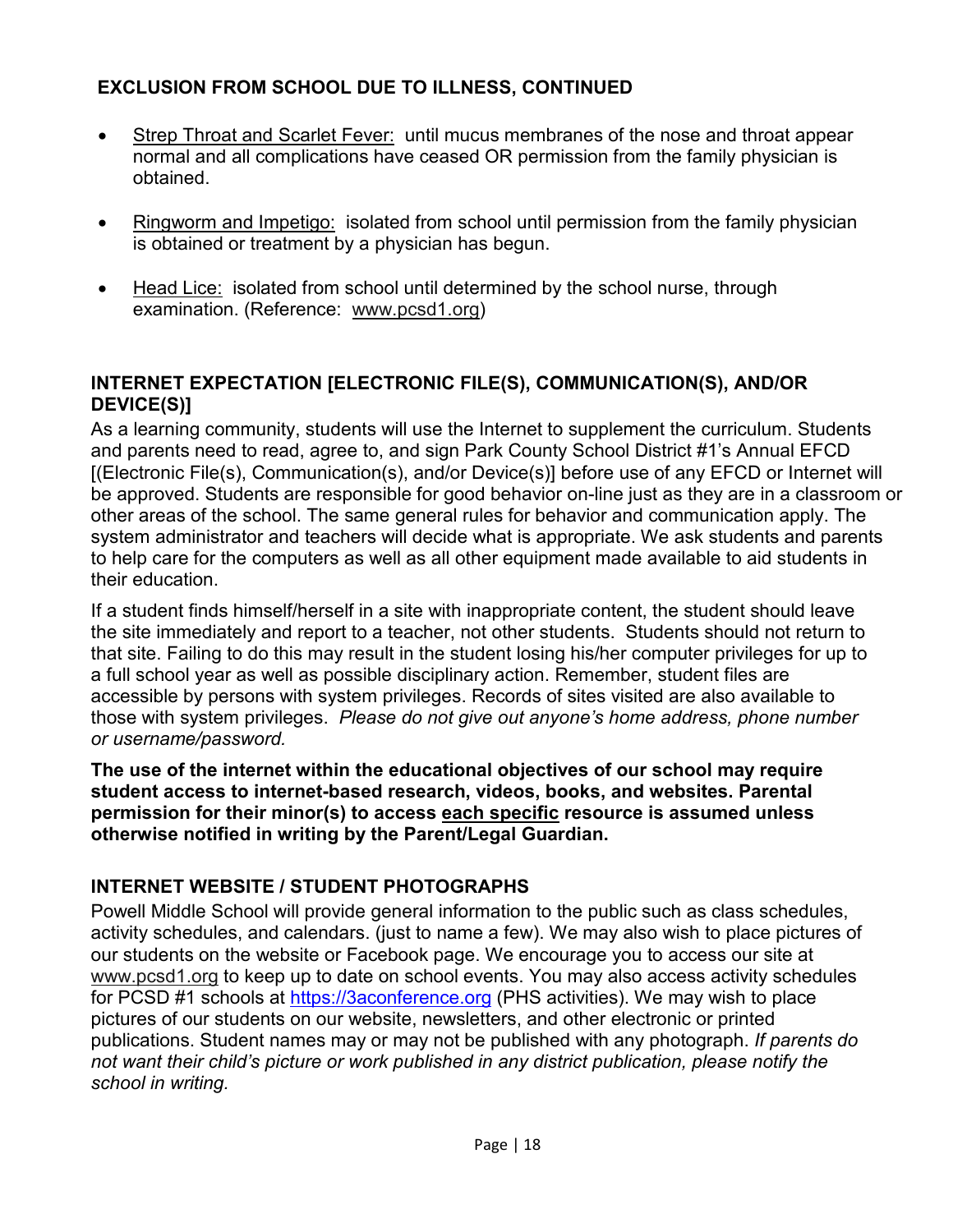# **TABLET INFORMATION / EXPECTATIONS**

We believe that effective teaching and learning include the effective use of technology to best prepare each student for the world in which they will live. To accomplish this vision, the District is making Tablet technology available to all Powell Middle School students. Please refer to the ULR link to learn more about the Tablet as well as expectations. [PMS Laptop Responsibility Handbook](https://tb2cdn.schoolwebmasters.com/accnt_311585/site_319113/Chromebook%20Tablet%20Handbook%20-%20Powell%20MS%20-%20Park%201.pdf)

# **LOST/DAMAGED BOOKS, SCHOOL-ISSUED UNIFORMS AND/OR EQUIPMENT**

Lost or damaged books, uniforms or equipment are the responsibility of the student. Check with the librarian or the teacher to determine the charges for books or student-issued classroom equipment or devices. Check with the coach of the sport for charges for uniforms or athletic equipment. *Transcripts will be released when fines are paid in full.*

# **LOST, STOLEN, OR DAMAGED PERSONAL PROPERTY**

Park County School District #1 (Powell Middle School) is not responsible for personal property that is lost, stolen, or damaged while in the possession of students, staff, or administration.

# **BREAKFAST**

Breakfast meals are available between 7:30 am and 7:55 am each morning.

# **LUNCH**

Powell Middle School has a *closed* campus during school hours. Students wishing to leave campus for lunch must bring a note from their parents. **Students may not go to another student's home for lunch or to a restaurant unless accompanied by their parent/guardian.** Home-for-lunch privileges may be withdrawn if abused. When dismissed for lunch, students should report immediately to the cafeteria unless the teachers specify otherwise. Places in which students may be during lunch are: cafeteria, restrooms with permission from supervisor, and outside when dismissed by lunch supervisors.

# **COST**

- Regular lunch prices are \$2.90 per meal for the current school year.
- Regular breakfast prices are \$1.65 per meal for the current school year.
- Free or reduced-price tickets are available by application. Please access the form at the district's website [\(www.pcsd1.org\)](http://www.pcsd1.org/) at the top of the page. To access the application, please log on to the Infinite Campus portal, select the applications/forms tab and click on the link to the application process. You may also pick up an application from the office at any time during the school year.

# **LUNCH ACCOUNT**

• You may put money on your lunch account between 7:45 am and 7:55 am daily through Mrs. Patterson in the office. Students may choose from the a la carte (cash only) or hot lunch lines.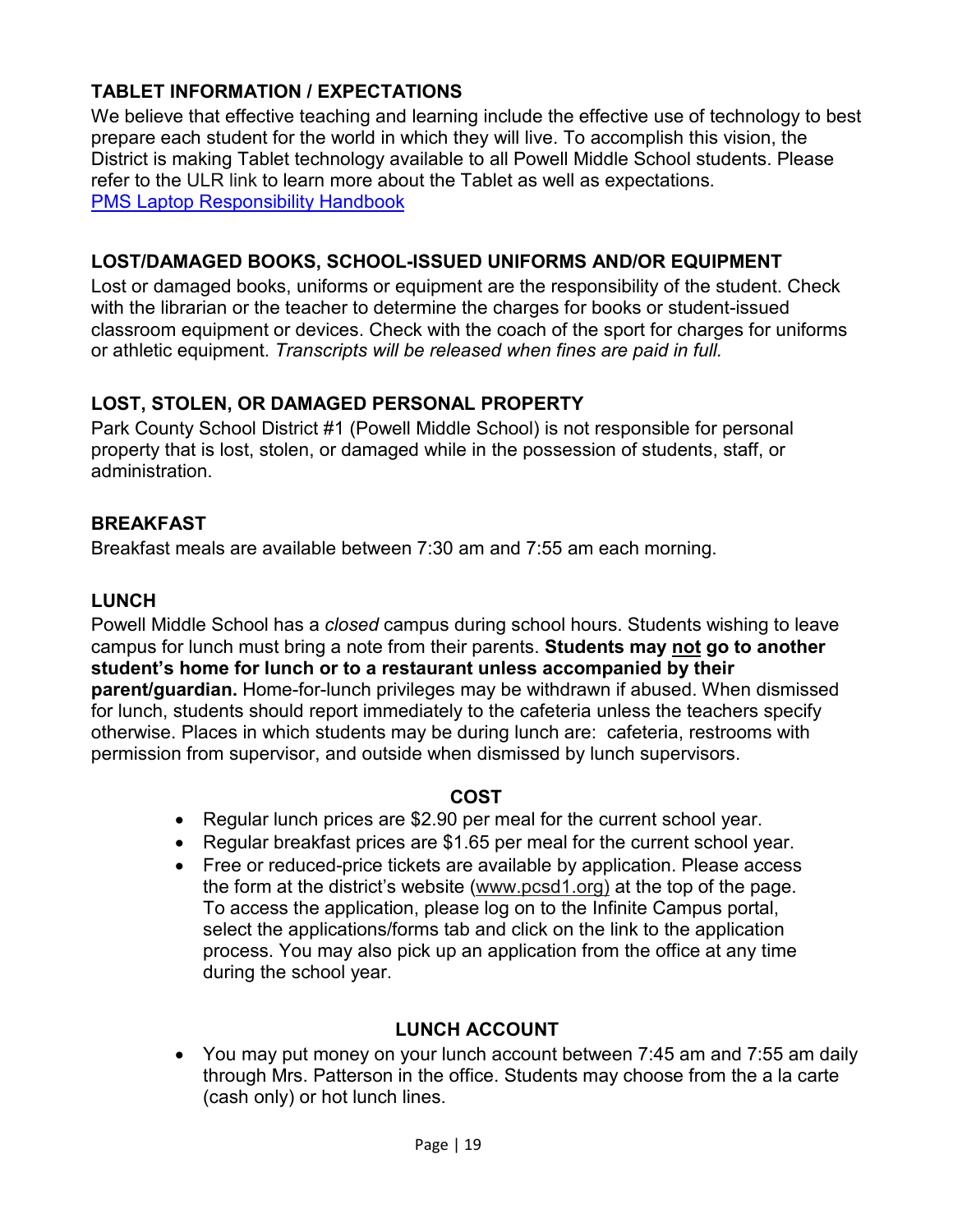- The cafeteria will only take checks for amount of purchase and will not accept money amounts over \$5.00.
- Lunches may not be charged.
- Please keep money in your account so that you do not miss lunch.
- Federal regulations prohibit loaning your lunch account number to anyone else.
- Money in lunch accounts will be refunded to students leaving PCSD #1.

# **CAFETERIA RULES & EXPECTATIONS**

- Be courteous and respectful of all students and adults.
- Walk to the cafeteria.
- Go directly to your locker, store your tablet, then proceed to the cafeteria.
- Tablets will not be allowed in the cafeteria on the tables while students are eating. During meals, students may use tablets on student stairs or carpeted areas.
- Behave appropriately while waiting in line or in the cafeteria. Cutting in line is not permissible.
- Please use appropriate manners while eating.
- Remain at your seat (and table) until dismissed.
- Ask permission before leaving the cafeteria.
- Pick up after yourselves when done eating. Please be responsible for cleaning up any food or drink that you may spill.
- Wait for the signal from the lunchroom staff to dismiss individual tables for recess.
- **Do not take food or drinks out of the cafeteria.**

# **A La Carte Rules**

- Students may bring cash and choose what they would like for lunch. The money on your regular lunch account does not go toward a la carte. This is a cash service only.
- There is a menu on the wall/door to your right before entering the a la carte room. It is important that you know what you want before entering the food area.

USDA prohibits discrimination in the administration of its programs. To file a complaint of discrimination, write USDA, Director, Office of Civil Rights, 1400 Independence Ave. SW, Washington D.C. 20250-9410.

# **MEDICINE TO STUDENTS**

The staff at PCSD#1 realizes that it is sometimes necessary for a student to receive medication at school. These could either be prescription or over-the-counter medications. It is preferred that medication be administered at home whenever possible. However, we do realize the need for administration of such during school hours in certain situations. In order to protect the students, parents, and school, the PCSD#1 School Board has adopted a policy covering the administration of medication at school.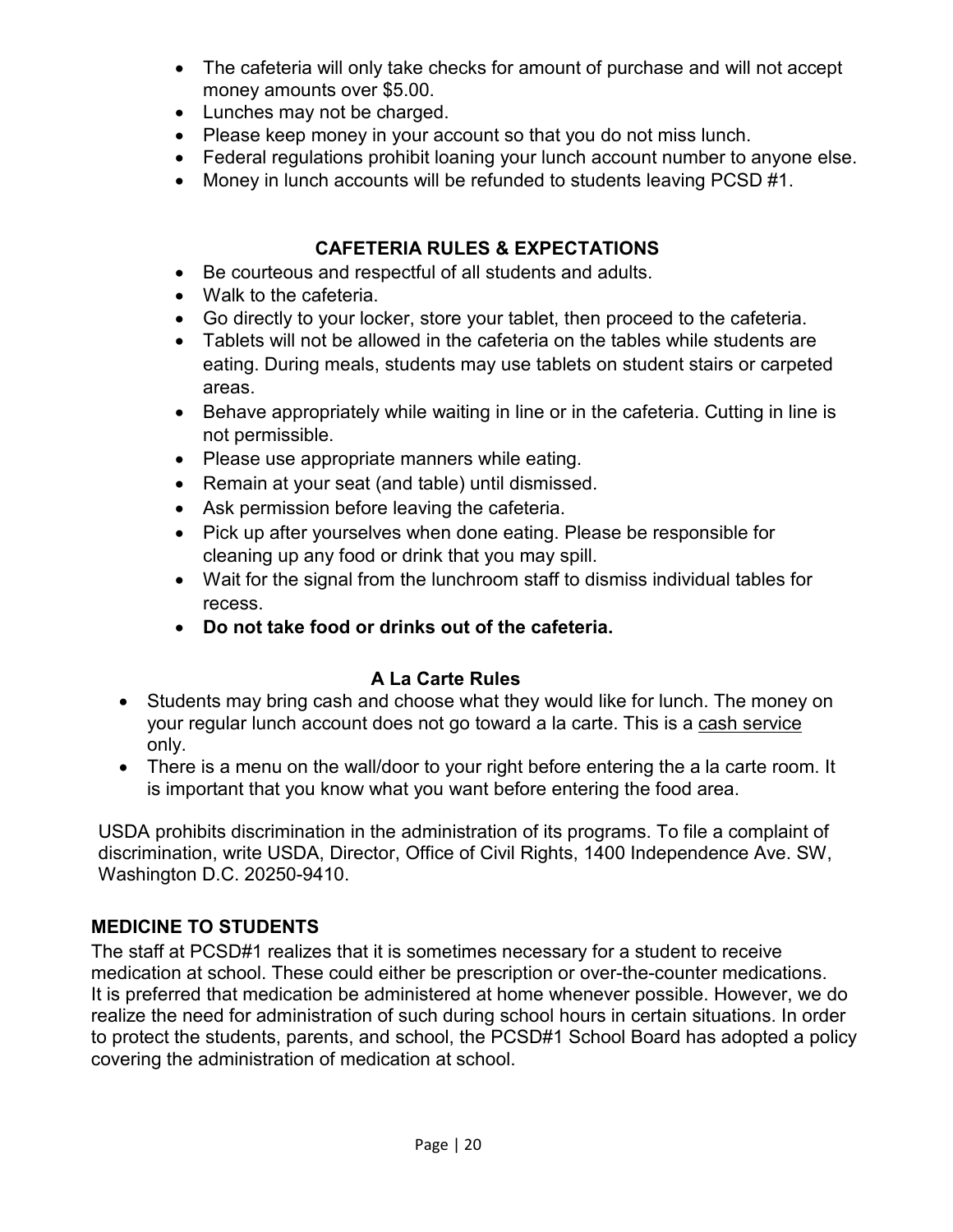# **MEDICINE TO STUDENTS, CONTINUED**

A "Request for Administration of Medication" form is sent home the first day of school with your student, requesting permission to administer over-thecounter medication (e.g., Advil, Tylenol, Tums, and Cepacol throat lozenges) to your student during school hours, if the need arises.Students will not be given these medications without parental permission. If your student is in need of having any prescription medication/supplement on a daily basis at school, the form "Request for Administration of Prescription Medication" will need to be obtained and will need the prescribing physician to fill out and sign the requested information. A parent signature is also required. If this form is not completed, the medication will not be administered. This form will also need to be completed for students using inhalers and/or nebulizers at school. All prescription medication/supplement or over-the-counter medication that the parent is requesting the school to administer MUST be in the original container/package before it will be given.

All medication will be secured in a locked cabinet. All medication will be administered to your child by either the School Nurse or the school's designee(s) at the designated time. Both forms noted above are available from the school secretary.

NOTE: Vitamins, along with dietary or herbal supplements, should not be sent to school with students and will not be administered by District employees under any circumstance.

### **MONEY**

Students are discouraged from bringing large amounts of cash to school.

# **NURSE**

Our school nurse is available to help students when needed. If a student becomes ill during the day, ask the teacher for a pass and go to the Student Services office. **Students may call parents from the Student Services office phone if the student needs to go home for a health reason; all student illnesses must go through the Student Services office.**

# **OPPORTUNITY ROOM (O.R.)**

Powell Middle School has chosen to customize the look of the O.R. program by grade level based on developmental needs, maturity, organization skills, and overall responsibility of their grades/assignments. Although we encourage all students to complete and turn in all work on time.

#### **6th Grade:**

The goal of the O.R. program at the  $6<sup>th</sup>$  grade level is to provide support for students, promote responsibility and good study habits, reinforce the value of hard work and effort, and foster effective communication between home and school. With this in mind, students who choose not to turn in or complete work will be placed into the O.R. program. The program is a tiered program (see below) that corresponds with our Behavioral Pyramid of Interventions (see back page).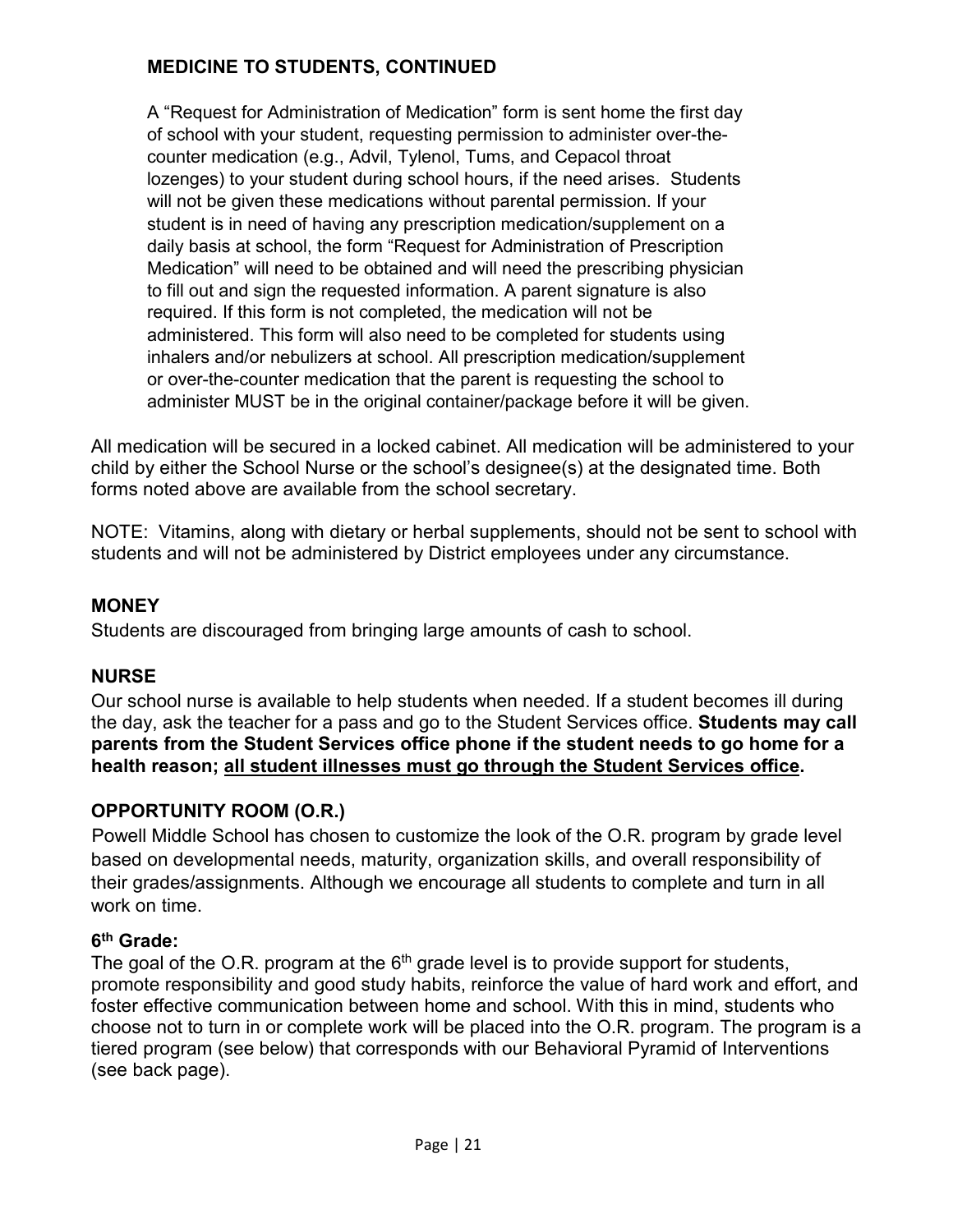#### **7th and 8th Grade:**

Our philosophy is the  $7<sup>th</sup>$  and  $8<sup>th</sup>$  grade is associated with overall academic outcome, or course grades, and the need for intervention and support. Student expectations in the  $7<sup>th</sup>$  and 8<sup>th</sup> grade focus on the skills to self-advocate and independently seek the support and materials needed to review and master a learned concept in order to improve their grade. The staff at Powell Middle School believe students need to be passing their classes with a 70% (C) or better to demonstrate that are prepared to advance. The O.R. program was developed with this goal in mind, providing support to students who are not yet passing with a 70% and need additional support. Students will be placed into the O.R. program using the tiered system below.

### **Opportunity Room Program**

**Tier One:** Students will be assigned to the Lunch O.R. program where they will be given supervision and academic support by a certified teacher until they have completed their work (6<sup>th</sup> grade) or raised their overall grade to at least a C (7<sup>th</sup> and 8<sup>th</sup> grade). If the student chooses not to complete their work or raise their grade within that timeframe, then they will be moved to the Tier Two intervention of the O.R. program.

Students will receive full credit for the work completed. Students will be given **three days** to complete their work. If the student chooses not to complete their work within three days, then they will be moved to the Tier Two intervention of the O.R. program.

**Tier Two:** In addition to Tier One, students will be required to attend an after-school "Homework Support" class. Parents will be notified of students being placed in the O.R. program once they are referred to Tier Two in the O.R. program. **Students who miss afterschool O.R. time (when confirmed with parent) will receive consequences.** If the student chooses not to complete their work after **two days** then they will be moved to the Tier Three intervention of the O.R. program  $6<sup>th</sup>$  grade). Students that do not raise their grade to a 70% or better after one week in Tier Two will be moved to Tier Three ( $7<sup>th</sup>$  and  $8<sup>th</sup>$  grade).

**Tier Three:** In addition to Tier One and Tier Two, the student will be assigned a "Friday School". Friday School is held periodically throughout the school year as needed. Friday School runs from 12:50 pm to 3:30 pm. If the student chooses not to complete their work after a Friday, then they will be moved to the Tier Four intervention of the O.R. program. Tier Three students may receive a modified ISS to provide time within the day to complete their work. **Tier Three students are ineligible for school-sponsored activities, clubs, or sports.**

**Tier Four:** In addition to the three Tiers mentioned above, a conference will be held with the student and parents. This conference will be held to discuss ways to get the student engaged in their own learning. We will discuss placement in a temporary modified schedule and possible retention at this conference.

Changes to the O.R. program may occur based upon the individual needs of the student(s).

**A meeting for a student that chooses not to complete their schoolwork through the O.R. program will be held to also discuss the following: restricted privileges, possible**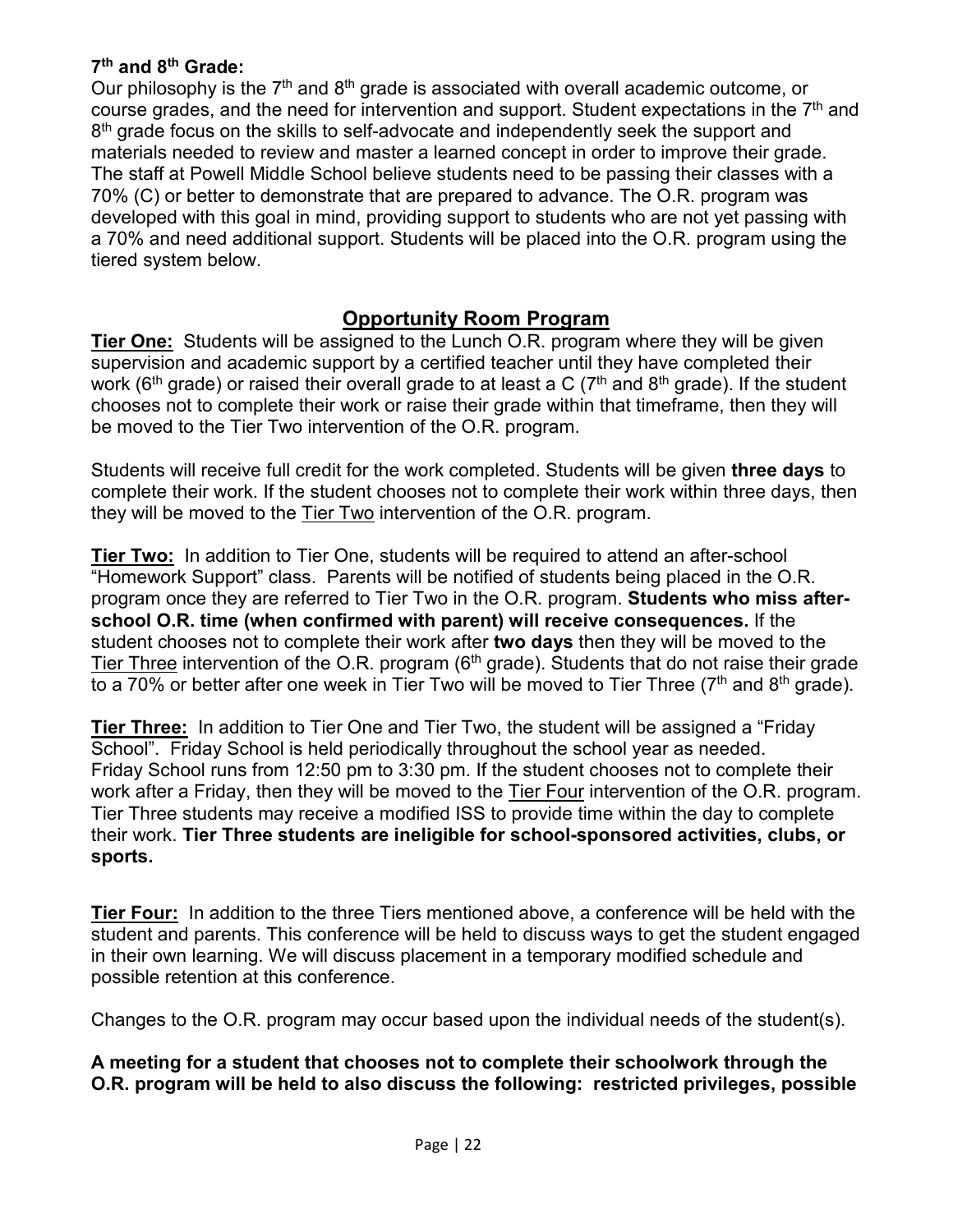#### **loss of an elective, no activities or dances, mandatory after-school tutoring (11th hour), and/or restricted lunch/recess.**

#### **REMEDIATION / INTERVENTION**

It is the desire of Powell Middle School to have each student meet a high level of success in his/her middle school years. Students who experience difficulty with assigned work or with standards should take advantage of class time and/or make arrangements to spend extra time with the teacher after school until 4:00 pm. Grade level teams will also build in supportive intervention opportunities for students within our daily schedule.

#### **REPORT CARDS**

Students and parents can expect to access electronic report cards at the end of each quarter; they are available on Infinite Campus. In order to facilitate communication, Parent-Teacher Conferences are held twice each year. Transcripts cannot be released if there is a pending fine owed to the school. If this is the case, parents need to stop by the office, pay the fine, and pick up their student's transcripts.

#### **SAFE 2 TELL**

We participate in the statewide program of Safe2Tell. This program guarantees the confidentiality of every caller. Safe2Tell Wyoming is available to all Wyoming schools, students, teachers, and parents. Reports can be made to Safe2Tell Wyoming by calling 1-844-WYO-SAFE (996-7233). Tips may be submitted using a smartphone through the Safe2Tell Wyoming mobile app.

#### **STUDENT PROGRESS MONITORING - CANVAS**

Powell Middle School is committed to the goal of providing a quality education for each child within the school. To achieve this, we want to establish partnerships with parents by communicating the progress of our students. Parents play a very important role as the primary teachers of our children. Neither home nor school can do the job alone. Parent support for their children and for the school is critical to our children's success each step along the way**. In 2016, teachers implemented the CANVAS Learning Management System (LMS). This LMS is where parents can access their student's ongoing progress. Parents will be provided access information in the fall or upon request from the office. [Canvas Parent Portal Log In](https://pcsd1.instructure.com/login/canvas)**

#### **STUDENT-SPONSORED CLUBS/ORGRANIZATIONS**

Powell Middle School offers a limited open forum for non-curriculum student groups to meet during non-instructional time. In accordance with the Equal Access Act of 1984, equal access to that forum will not be denied based on the religious, political, philosophical or other content of the speech at such meetings. However, the school administration will not permit meetings that disrupt, or are likely to disrupt, the educational process and/or learning environment. Student-sponsored clubs must adhere to all PCSD#1 Board Policies and regulations. Students wishing to initiate a club must submit a "New Club Application" to the activities director. After reviewing the application and meeting with the club founder and staff sponsor, the activities director will make a recommendation to the principal for authorization of the club. The principal will determine appropriate meetings times and locations and will decide whether to recommend the approval of the club to the Board of Trustees. The Board must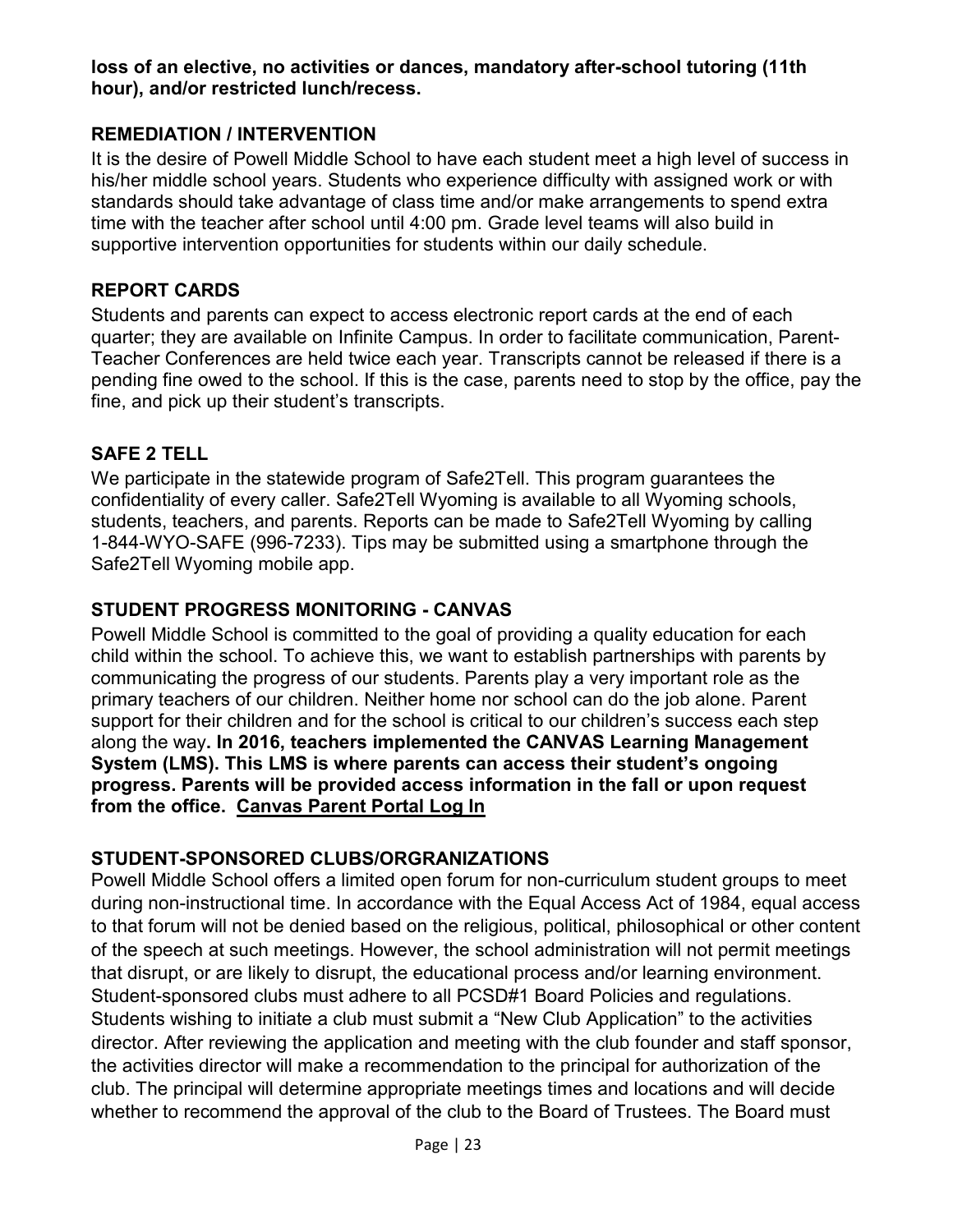authorize the club before its inception. Club members wishing to promote the club and or/its mission/principals within the school must adhere to Policies GBI-2 and GBI-2. Distribution of materials will be limited to the advertisement of meeting times and locations. Club members must acquire permission from the principal before advertising meeting times and locations. A maximum of five advertisements will be displayed. Advertisement on school grounds must….

- be confined to 8.5" x 11" paper,
- contain words and numbers only (no images or symbols),
- receive a stamp from the office indicating approval, and
- be hung by the office staff or designee.

# **SUPPLIES**

**School Supplies** – Among other things, students will need a three-ring binder, lined notebook paper, pencils, and pens. Each grade level will require specific items and supplies. Supply lists for grade levels are listed in the Powell Tribune and are on file with some stores in the Powell area.

# **TARDY POLICY**

Powell Middle School considers the practice of being prompt an acquired habit that enhances the students' ability to be successful in adult life. In addition, students who are tardy disturb the instructional process for all students in the class, and it is considered harmful to the educational process. An excused tardy is being late to your next class because a staff member detained you (and has written you an excuse) or your school bus was late. All other tardies are unexcused.

- 1. A tardy is defined as not being in your assigned area when it is time for class to begin. Failure to come to class without a written pass excusing you constitutes a tardy.
- 2. Three tardies per period per quarter will be considered excessive. After three tardies, students will meet with the teacher. Strategies and interventions may be proposed at this meeting. Consequences such as detention with a teacher(s) may also be assigned at this meeting.
- 3. After the third tardy during the quarter, it is at the discretion of the teacher to refer this student to the Assistant Principal. This becomes a Category II offense.
- 4. Continued tardiness will be considered insubordination and may result in a parent conference and/or school suspension.

# **\*\*This policy will be in effect for each nine-week period and start again at the beginning of each quarter (nine weeks).**

**Tardy – Late to school - A student will be considered tardy when he/she arrives to school up to ten (10) minutes after school has started. Five (5) tardies to school equal one unexcused absence.**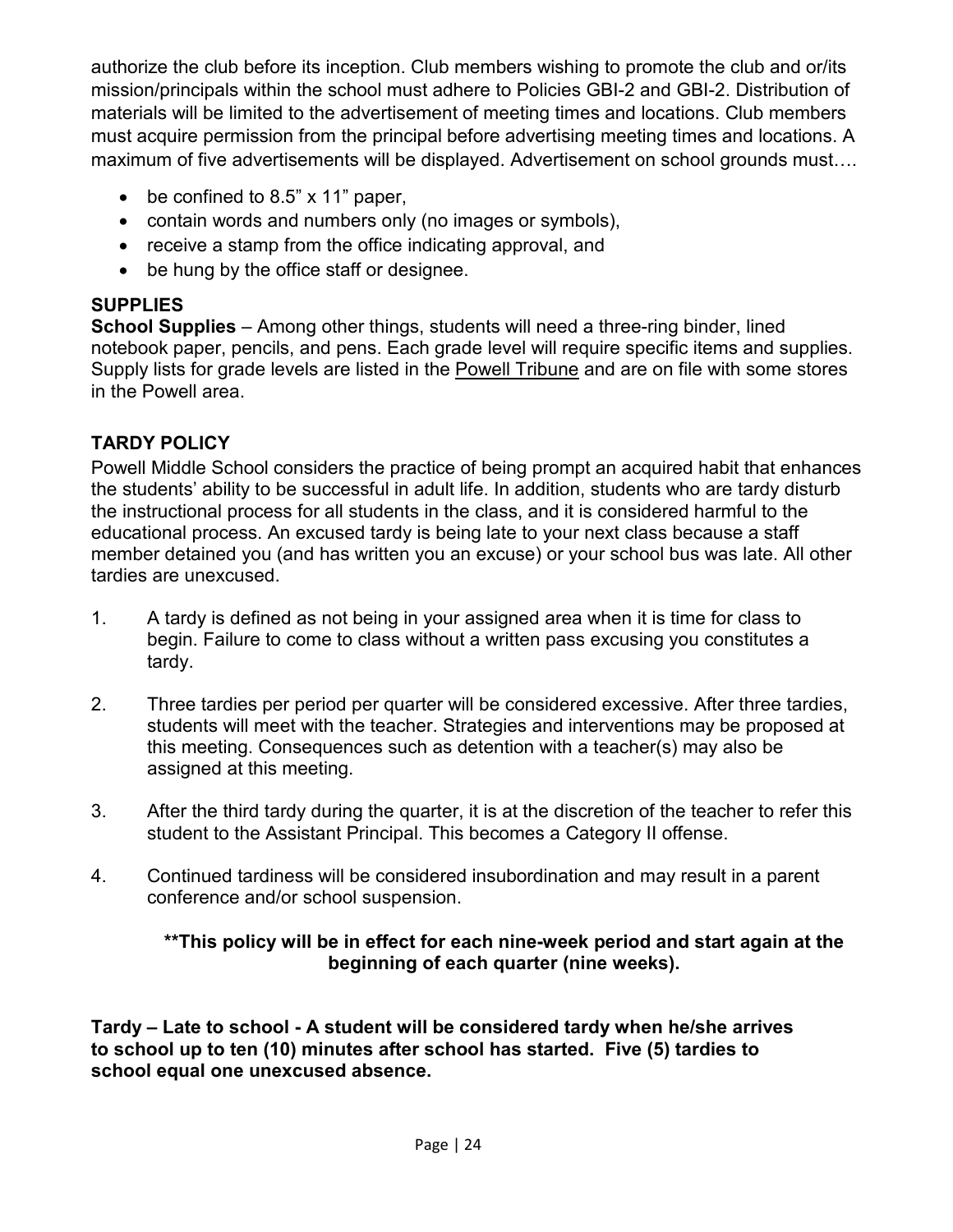#### **VISITORS**

Parents are welcome to visit Powell Middle School. To insure the safety and welfare of all our children, we ask that **all** visitors check in through the main office for permission and a visitor badge. Students not attending Powell Middle School are not allowed on campus during regular school days or at school dances.

#### **WEAPONS**

The Board of Trustees for Park County School District #1 is committed to providing a safe and orderly environment within the District in which all students can learn and all teachers can teach. **To help ensure this safe environment, the Board will not tolerate the possession and/or use of any weapons on any school grounds, in any school facilities, or in any school vehicles.**

The Board will also not tolerate other articles on School District properties to be used, or threatened to be used, to inflict bodily harm and/or intimidate other persons regardless of whether or not the possessor actually uses or intends to use the article to inflict bodily harm and/or to intimidate other persons. Behavior or actions which threaten to jeopardize the safe and orderly environment for teaching and/or learning will be dealt with swiftly and in accordance with Board policies and State and Federal statutes. For further details, please refer to the Weapons Policy. **[PCSD1 Weapons Policy](https://drive.google.com/drive/folders/0B_jM9DxWhrXlQXppd3hTalhqdGc)**

#### **WHEELED TRANSPORTATION**

While Powell Middle School recognizes the importance of wheeled transportation for middle school students such as bicycles, skateboards, scooters, and rollerblades, safety and student injuries are concerns for Powell Middle School and Park County School District #1. Riding of wheeled transportation is not allowed on school campus between the hours of 7:30 am – 4:30 pm. Violators may have their wheeled transportation confiscated, which parents may pick up after school or at a later date. Continued violations may result in detentions and/or suspensions. Students who utilize wheeled transportation while on school grounds do so at their own risk.

# **BEHAVIORAL DEFINITIONS**

| <b>Accountability</b> | Taking the responsibility for one's actions                                       |
|-----------------------|-----------------------------------------------------------------------------------|
| Appreciate            | To value or admire highly                                                         |
| <b>Assault</b>        | The threat or use of violent physical or<br>verbal harm upon another person       |
| <b>Battery</b>        | The willful and unlawful use of unsolicited force or<br>violence upon the person  |
| Compassion            | Deep awareness of the suffering of another<br>coupled with the wish to relieve it |
| Cooperation           | Willingness to work with others                                                   |
|                       | Page $ 25$                                                                        |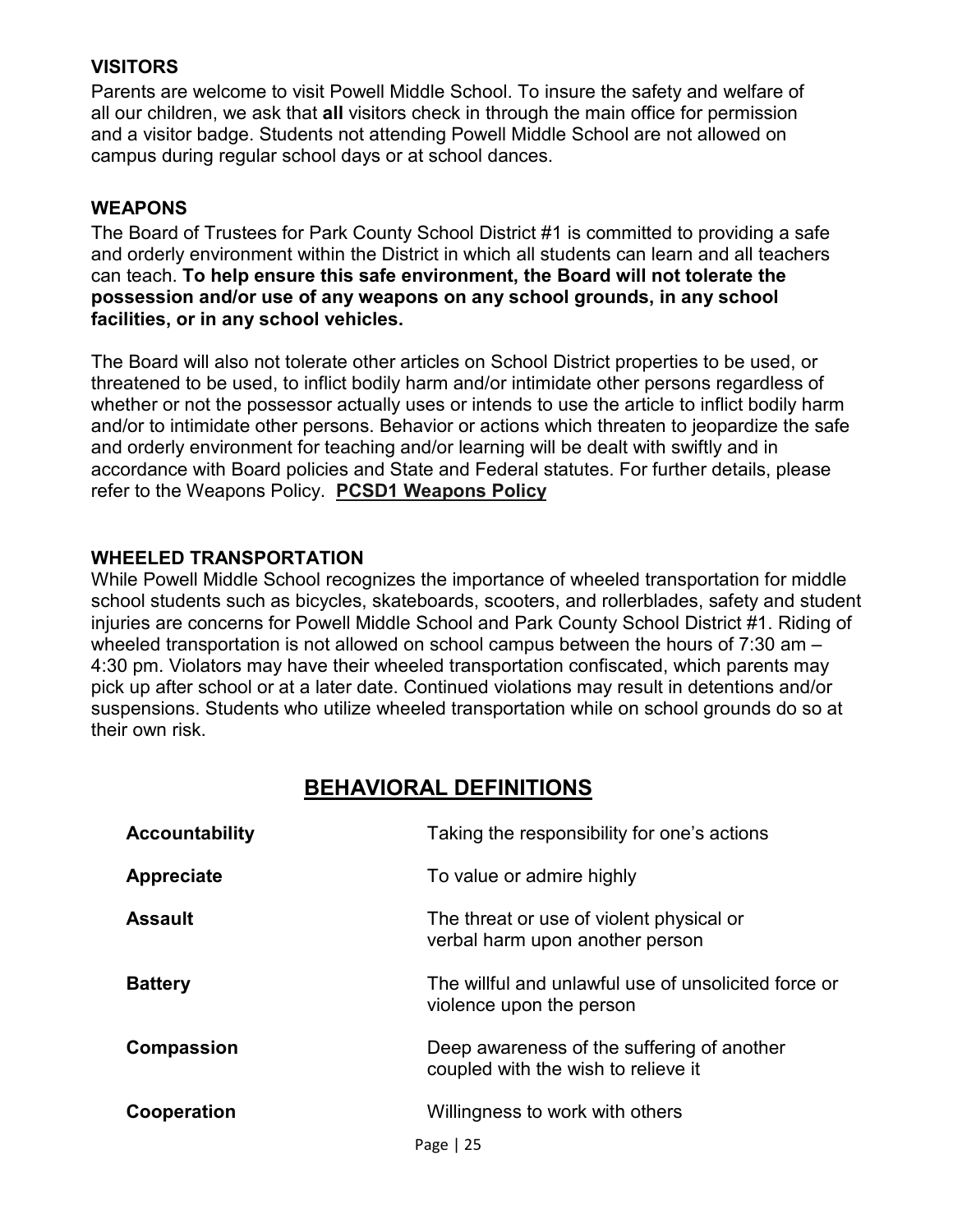| <b>Defiance</b>                   | Refusing to obey authority                                                                                                                                                                                                                                                                                                                                                                                                                                                                                                                                                                                                                                                                                                                                                                                                                                                                                                                                                                         |
|-----------------------------------|----------------------------------------------------------------------------------------------------------------------------------------------------------------------------------------------------------------------------------------------------------------------------------------------------------------------------------------------------------------------------------------------------------------------------------------------------------------------------------------------------------------------------------------------------------------------------------------------------------------------------------------------------------------------------------------------------------------------------------------------------------------------------------------------------------------------------------------------------------------------------------------------------------------------------------------------------------------------------------------------------|
| <b>Etiquette/Manners/Courtesy</b> | Socially appropriate behaviors which take into<br>account other people's feelings                                                                                                                                                                                                                                                                                                                                                                                                                                                                                                                                                                                                                                                                                                                                                                                                                                                                                                                  |
| <b>Gang Behavior</b>              | Any activity in which a group of people engage<br>in one or more of the following: Interact among<br>themselves to the exclusion of other groups;<br>have a group name; claim a neighborhood or<br>territory; or engage in criminal or anti-social<br>behavior on a regular basis                                                                                                                                                                                                                                                                                                                                                                                                                                                                                                                                                                                                                                                                                                                  |
| <b>Grateful</b>                   | Expressing gratitude, thankful                                                                                                                                                                                                                                                                                                                                                                                                                                                                                                                                                                                                                                                                                                                                                                                                                                                                                                                                                                     |
| <b>Hall Behavior</b>              | The way a student acts in the hall at any time                                                                                                                                                                                                                                                                                                                                                                                                                                                                                                                                                                                                                                                                                                                                                                                                                                                                                                                                                     |
| <b>Harassment /Bullying</b>       | To insult, call derogatory names, dishonor,<br>or in any other manner abuse verbally,<br>physically, or in writing. This could include<br>using any form of technology to bully or<br>harass others. This action consists of<br>unwanted, repeated physical gestures or<br>advances or spoken or written derogatory<br>comments or suggestions. Any action that<br>is or implies a threat will be considered<br>harassment. Harassment of any kind will<br>not be tolerated and this policy will be<br>strictly enforced. If a student feels he or<br>she has been harassed in any way,<br>he or she should talk with a teacher,<br>counselor, or principal at the Middle School.<br>Because some forms of harassment can<br>be considered a form of abuse, school<br>employees are required by Wyoming law to<br>report allegations of this nature to the<br>authorities. Harassment can take place in<br>varying degrees; hence, consequences<br>will be determined according to the<br>offense. |
| <b>Honor Policy</b>               | Copying or sharing answers or claiming<br>another's work as your own when not part<br>of teacher's expectations will considered<br>cheating or plagiarism                                                                                                                                                                                                                                                                                                                                                                                                                                                                                                                                                                                                                                                                                                                                                                                                                                          |
| <b>Inhalant</b>                   | Any substance inhaled or sniffed that is not<br>intended for that specific purpose or need                                                                                                                                                                                                                                                                                                                                                                                                                                                                                                                                                                                                                                                                                                                                                                                                                                                                                                         |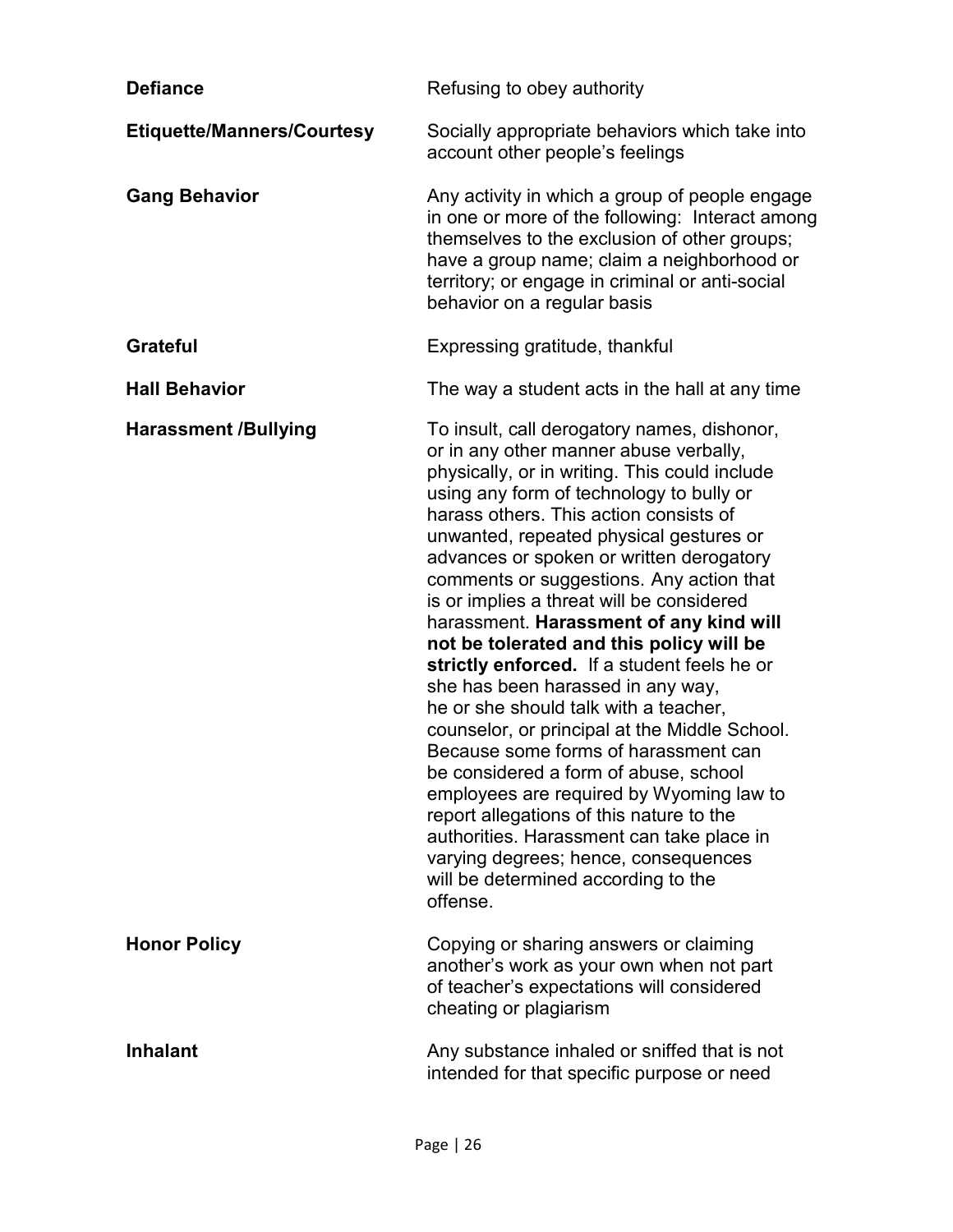| Insubordination                  | The failure to obey a reasonable directive,<br>order, or policy                                   |
|----------------------------------|---------------------------------------------------------------------------------------------------|
| <b>Intimidation</b>              | To bully or frighten                                                                              |
| <b>Kindness</b>                  | The quality or state of being kind                                                                |
| <b>Knowledge of Consequences</b> | Understanding of what happens when you act in a<br>certain way                                    |
| Learn                            | To gain knowledge or understanding of, or skill in,<br>by study, instruction, or experience       |
| Listen                           | To hear something with thoughtful attention; give<br>consideration                                |
| <b>Respect</b>                   | To demonstrate or show polite consideration for<br>adults, peers, property, rules, etc.           |
| <b>School Disruptions</b>        | Actions that interfere with the educational process,<br>health, or safety of others in the school |
| <b>Tolerance</b>                 | A fair and objective attitude toward others and their<br>beliefs                                  |
| <b>Vandalism</b>                 | The willful or malicious defacement or<br>destruction of public or private property               |

#### **DISCIPLINE POLICY**

Powell Middle School is dedicated to providing a safe and orderly environment so that all students can learn. Our Middle School staff feels that it should help each student develop according to his/her potential and become a contributing member of society. We believe an educational environment which will foster motivation for positive mental, social, and physical growth should be provided for all students. In order to assist students in their pursuit of a quality education, we have established general guidelines for student behavior.

#### **DEFINITIONS**

#### **Alcoholic Beverage**

Any alcoholic beverage or malt beverage as defined by Wyoming statutes.

#### **Tobacco**

Any of a genus (nicotiana) of chiefly American plants of the nightshade family with viscid foliage and tubular flowers. The leaves of such plants are normally used and marketed for smoking, chewing, or as snuff. This also includes electronic cigarettes.

#### **Dangerous/Illegal Drug**

Any controlled substance as defined by Wyoming statutes.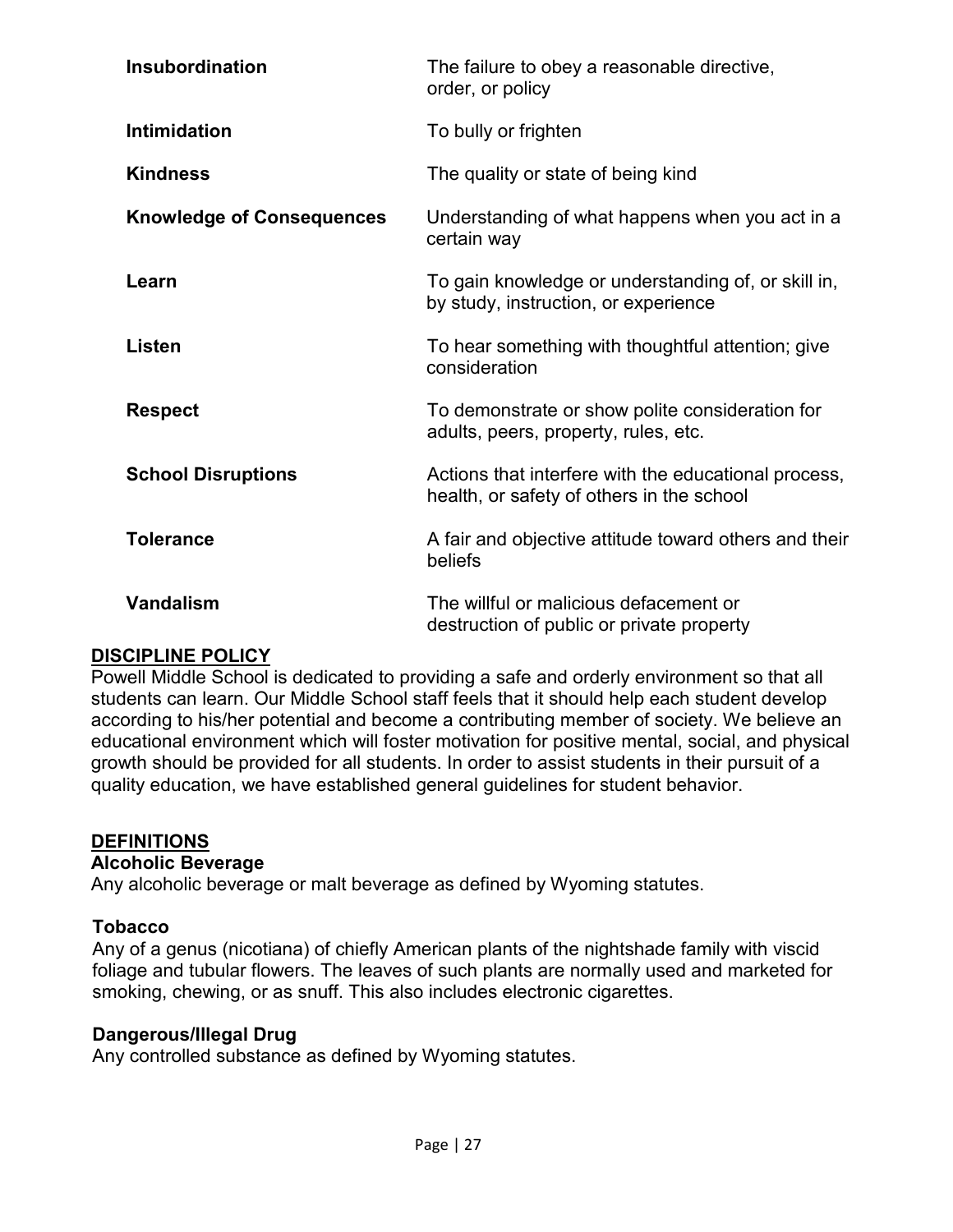#### **Care Group**

A group of caring persons which may include any of the following: principal, psychologist, student, counselor, social worker, school nurse, and/or teachers formed to assist, support, provide awareness, and determine prevention and crisis intervention for student(s) experiencing drug/alcohol problems.

#### **Drug Trafficking/Providing**

Any involvement in the process of delivery or actual delivery of drugs as defined in this policy.

#### **In-School Suspension (ISS)**

Suspension within the regular school day. This entails supervision and isolation at a designated room in a district building. Students are allowed to work on homework, assignments, and community service while in the in-school suspension environment. Students in ISS may participate in after-school practice or games at the discretion of the school administration and the ISS supervisor.

#### **Out-of-School Suspension (OSS)**

Suspension out of school for the rest of the day or the entire day. Students may not be on school campus or Park County School District #1 property during the OSS. The student may not participate in practice or games during the OSS. The student will have the opportunity to complete classwork missed during the OSS. They may be given time to complete the work in an independent/ISS atmosphere upon return to complete the missed work.

#### **Possession**

Any exercise of control or dominion.

#### **Suspected**

Reasonable suspicion based on observations and/or information received which would lead a reasonable person to believe that the student has violated or is violating this policy.

#### **Under the Influence**

Ingestion of alcoholic beverage or dangerous/illegal drug affecting any physical or mental capacity/ability.

# **CATEGORIES OF OFFENSES**

# **CATEGORY I**

- Running in the halls
- Horseplay, pushing, tripping
- Not keeping your hands to yourself
- Inappropriate display of affection
- Possession of nuisance/disruptive items (iPod, skate boards, electronic games, etc.)
- Littering
- Violation of classroom rules
- Writing on school lockers (inside or outside)

Page | 28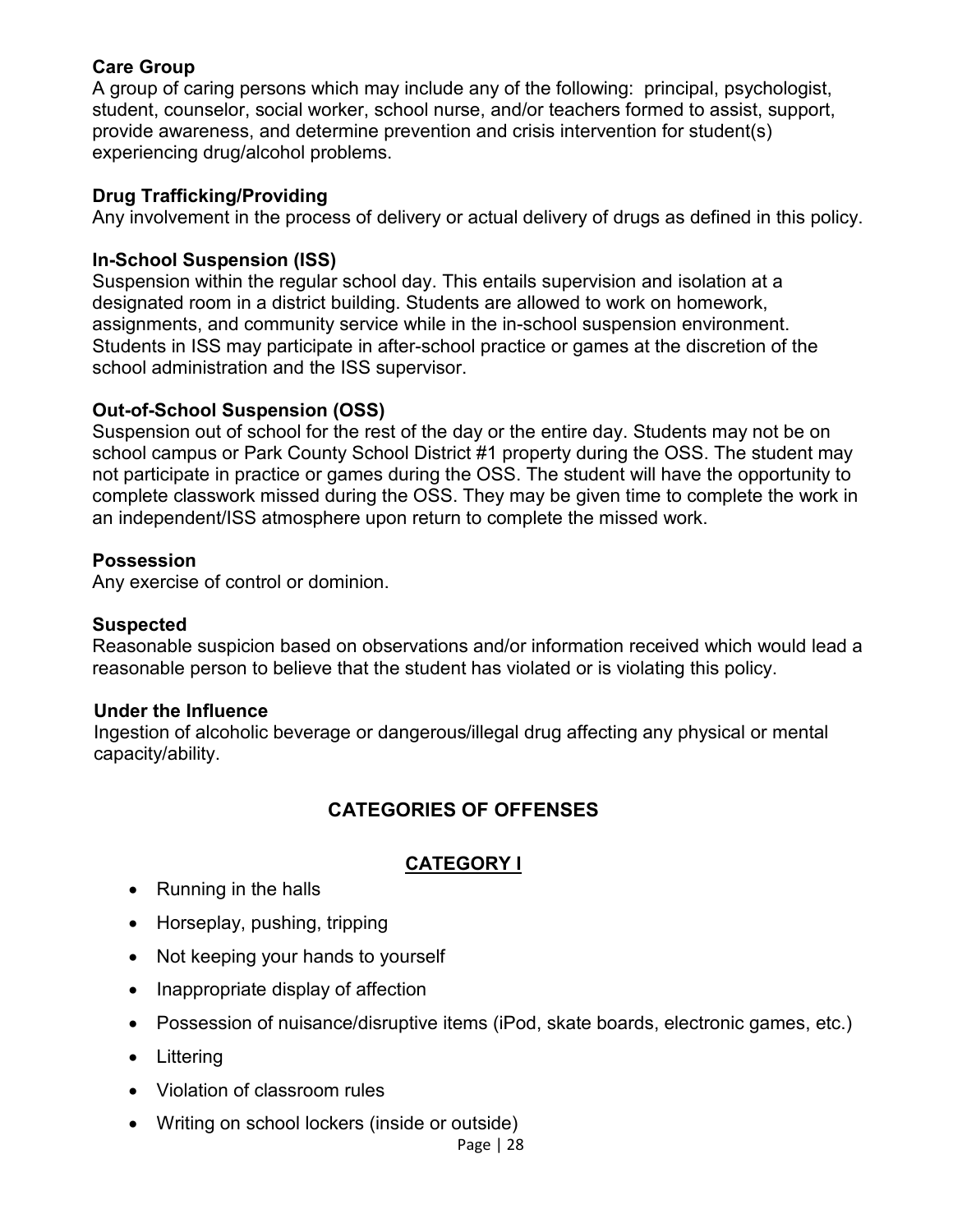• Disruptive behavior

**Note:** Category I will be handled by teachers who will contact parents if behavior continues. When the behavior becomes defiance of teacher authority and after a parent contact, the behavior becomes insubordination and then becomes a Category II offense.

# **CATEGORY II**

- Staff referral to office (including before and after school, playground, and lunch)
- Misbehavior in ISS (first offense(s)
- Truancy
- Inappropriate use of technology may be a Category II or III offense depending on the severity.
- Vandalism/destruction of school property may be a Category II or III offense depending on the severity.
- Substitute abuse (referral from a substitute)
- Leaving class or campus without permission
- Harassment/intimidation/bullying: Written, verbal, and/or physical abuse toward another student (name calling, insulting language, hitting, etc.)
- Cyberbullying by texting, SMS (instant messaging, email, cell phones)
- Defiance of authority/insubordination
- Theft/possession of stolen property
- Lying
- Profanity or disrespectful remarks, written or verbal, or gestures towards another person
- Skipping assigned extended day
- Selling items without permission
- Failure to serve assigned detention
- Tardies (see Tardy Policy)
- Not following directions in a timely manner
- Breaking cafeteria rules
- Food or drink out of the cafeteria area
- Use of foul or obscene language not directed at any person
- Throwing snowballs
- Cheating Both giver and receiver receive a zero.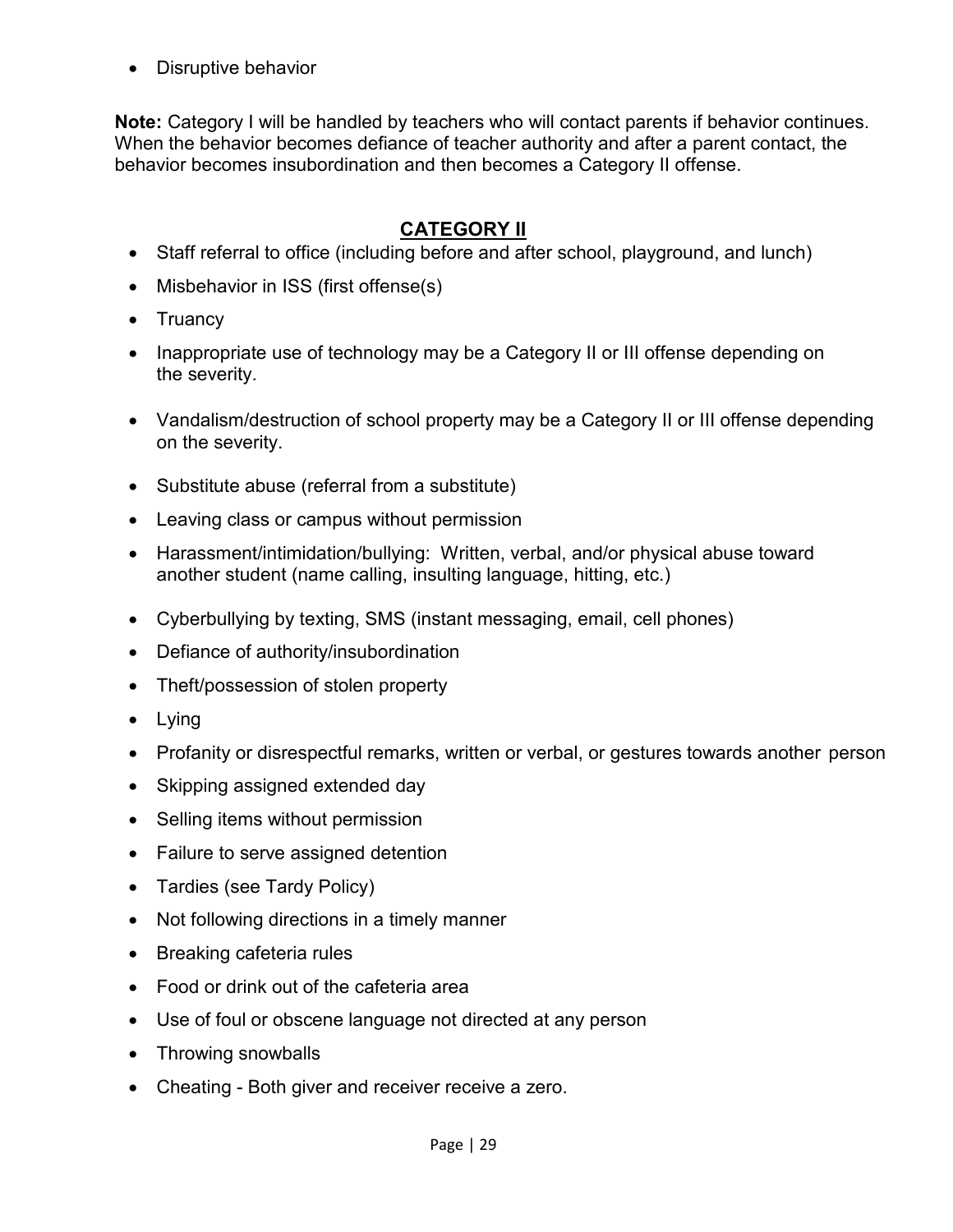# **CATEGORY III**

- Misbehavior in ISS (second offense)
- Fighting/Fueling the Fire (Action whereby students instigate a fight, encourage others to fight, or encourage the fight by providing an audience)
- Gambling
- Forgery
- Profanity or disrespectful remarks, written or verbal, or gestures towards a teacher or staff member
- Arson, false fire alarm
- Substance abuse, real or placebo (fake drug) see District policy

#### **Behaviors resulting in immediate referral by the Principal to the Superintendent for expulsion:**

- Possession, threat, or use of a weapon
- Making life-threatening physical attempts or verbal or written life-threatening statements toward any student, staff member or volunteer.
- $\triangleright$  Habitually disruptive behavior

Living above the line is about taking responsibility for your actions.

Living below the line is about laying blame, justifying, denying, and quitting.

# Remember: Whatever you are doing, saying, even wearing at any given moment is sending a message to the people around you about WHO YOU ARE!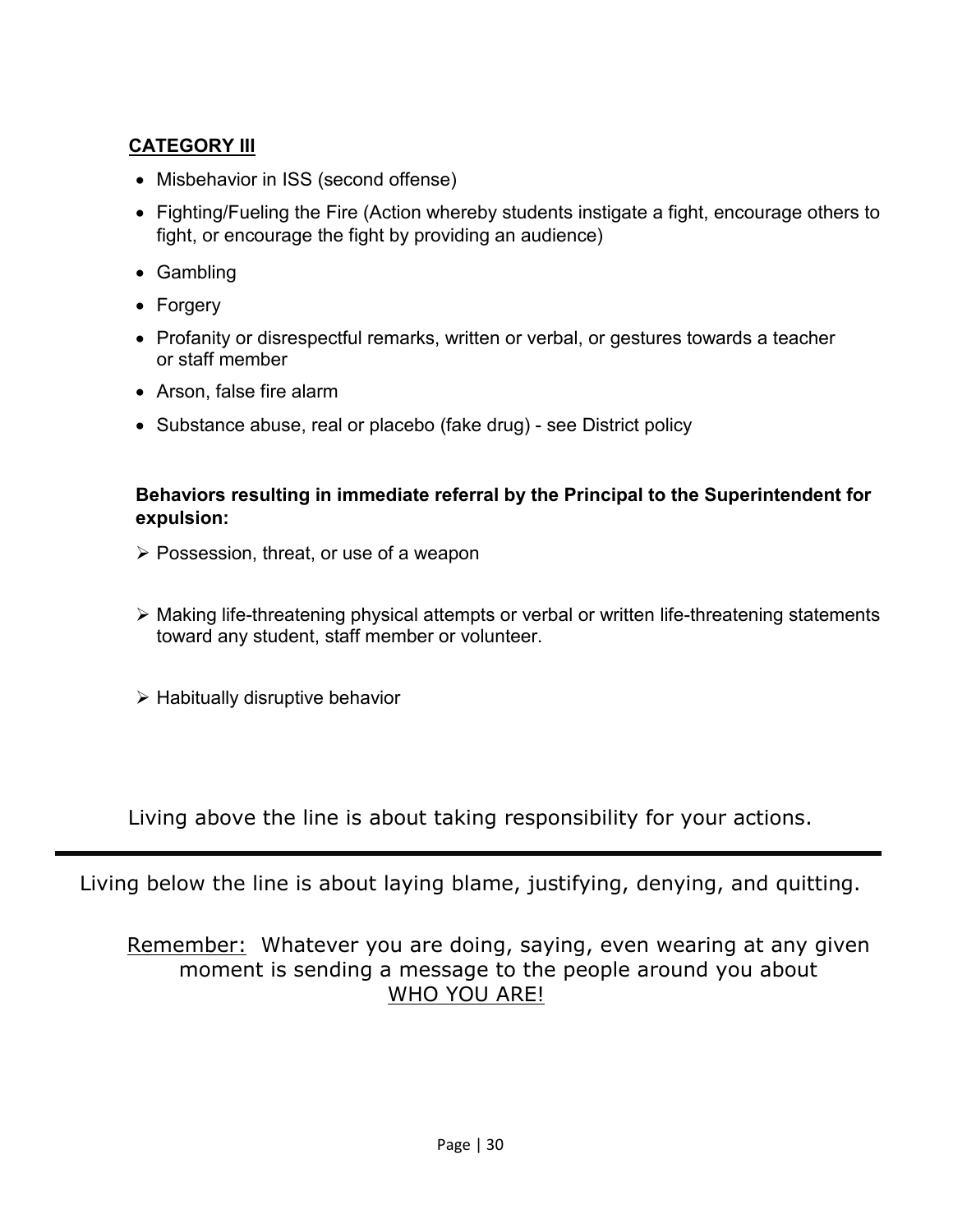# **Consequences for Student Discipline**

**PLEASE NOTE:** Notwithstanding anything in any of the District's student school handbooks to the contrary, the principals shall have the unqualified authority and discretion to deviate from any progressive disciplinary code contained in such handbooks if, in the opinion of the principal, such deviation is justified because of the circumstances. In such cases, the principal can impose a suspension or recommend expulsion of that student.

| <b>Category I</b> | <b>Category II</b> | <b>Category III</b> | <b>Possible Consequences</b>                                                                                                                                                                                                                |
|-------------------|--------------------|---------------------|---------------------------------------------------------------------------------------------------------------------------------------------------------------------------------------------------------------------------------------------|
| 1st Offense       |                    |                     | Warning; After-school, lunch, or morning detention with<br>teacher                                                                                                                                                                          |
| 2nd Offense       |                    |                     | Up to two after-school, lunch, or morning detentions with<br>teacher; Time-out with Intervention Counselor                                                                                                                                  |
| 3rd Offense       | 1st Offense        |                     | After-school detention(s) with teacher OR Out-of-Class<br>Suspension (OCS); One day of In-School-Suspension (ISS) or<br>one day Out-of-School Suspension (OSS); Parent Conference;<br><b>Time-Out with Intervention Counselor</b>           |
|                   | 2nd Offense        |                     | After-school detention(s) with teacher OR up to three days of<br>Out-of-Class Suspension (OCS); Parent Conference; Up to two<br>days of In-School-Suspension (ISS) or up to two days of Out-<br>of-School Suspension (OSS)                  |
|                   | 3rd Offense        |                     | Up to five days of Out-of-Class Suspension (OCS); Up to three<br>days of In-School-Suspension (ISS) or up to three days of Out-<br>of-School Suspension (OSS); Parent Conference                                                            |
|                   | 4th Offense        | 1st Offense         | Up to four days of In-School-Suspension (ISS) or up to three<br>days of Out-of-School Suspension (OSS); Parent Conference                                                                                                                   |
|                   |                    | 2nd Offense         | Up to five days of In-School-Suspension (ISS) or up to three<br>days of Out-of-School Suspension (OSS); Parent Conference;<br>Possible referral to Superintendent by Principal for additional<br>days of suspension                         |
|                   |                    | 3rd Offense         | Up to five days of In-School-Suspension (ISS) or up to three<br>days of Out-of-School Suspension (OSS); Parent Conference;<br>Possible referral to Superintendent by Principal for additional<br>days of suspension or, possibly, expulsion |

- Two months without a referral may allow the student to return to step one on Category I.
- Behavior plans may be implemented through Intervention Counselor's office or within student's classroom schedule.
- In-School Suspensions will be served in the ISS room. Students may be expected to meet certain behavioral expectations **before** exiting In-School Suspension back into their regular class schedule.
- A combination of In-School Suspension and Out-of-School Suspension may be utilized.
- Parent Conferences can include parents, teachers, and administration working collaboratively to define consequences for behavior that include restitution or consequences that include tasks such as picking up trash on campus. These consequences cannot exceed what is allowed under School Board policy.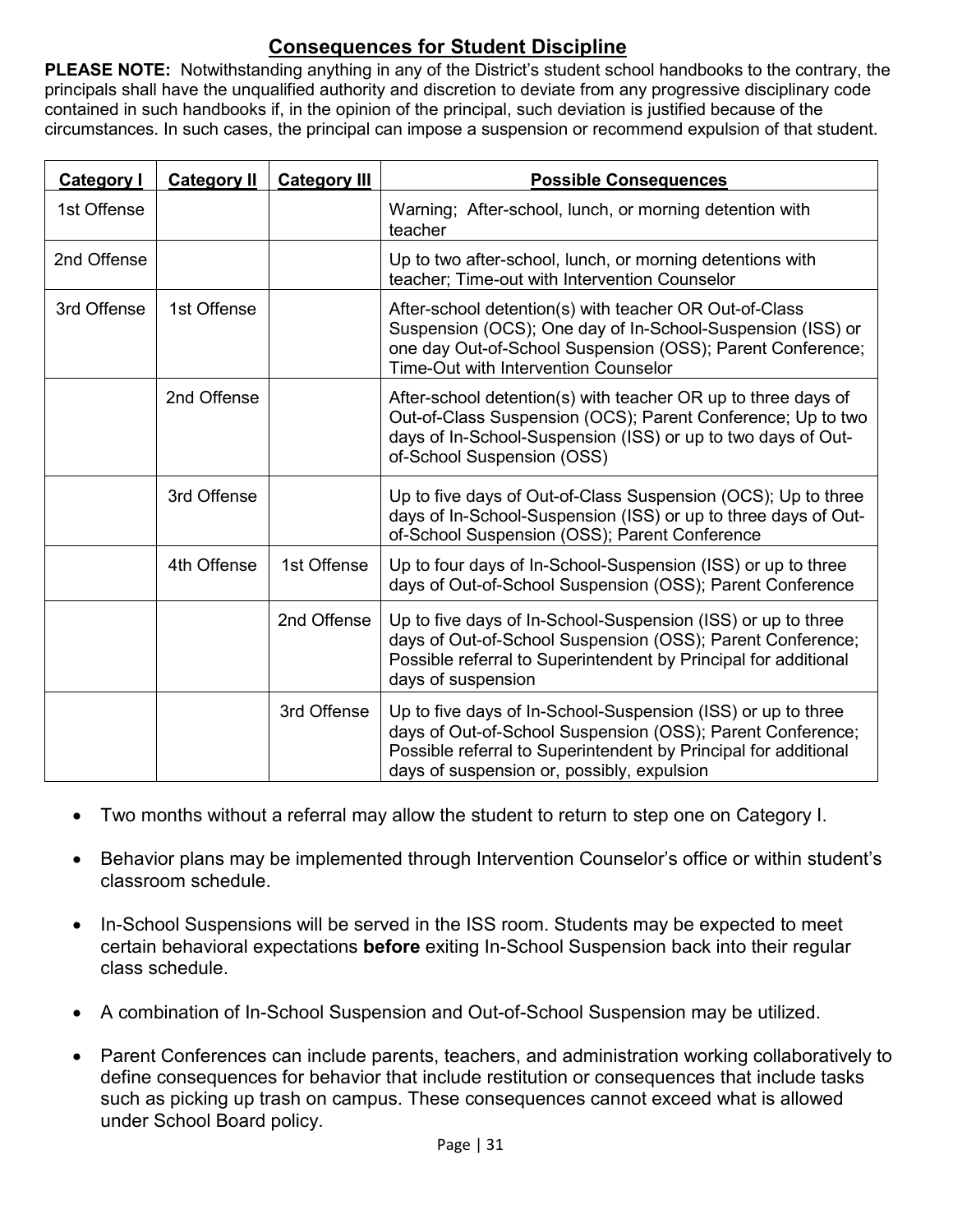Students are afforded an opportunity for a hearing before the Board of Trustees in cases of suspensions or expulsions in excess of ten days. (W.S. 21-4-305)

# **Law enforcement personnel may be called in at any time to assist in dealing with any situation.**

| <b>Infraction</b>                                                             | 1 <sup>st</sup> Offense                                                           | 2nd Offense                                                                                          | 3rd Offense                                                                                                                                                |
|-------------------------------------------------------------------------------|-----------------------------------------------------------------------------------|------------------------------------------------------------------------------------------------------|------------------------------------------------------------------------------------------------------------------------------------------------------------|
| <b>E-mail Abuse, Cyber-</b><br><b>Bullying</b><br><b>(Report to Assistant</b> | Refer to handbook for<br>applicable violations<br>and consequences.               | Refer to handbook for<br>applicable violations and<br>consequences.                                  | Refer to handbook for<br>applicable violations and<br>consequences.                                                                                        |
| Principal)                                                                    | Up to a Modified ISS                                                              | Up to 2 days ISS or<br><b>OSS</b>                                                                    | Loss of email function on<br>Tablet                                                                                                                        |
|                                                                               |                                                                                   |                                                                                                      | Up to 3 days ISS or OSS                                                                                                                                    |
| <b>Streaming</b><br><b>Audio/Video during</b>                                 | <b>Teacher Discipline</b><br>Plan                                                 | <b>Teacher Discipline Plan</b><br>Up to One Week Loaner<br><b>Status</b>                             | <b>Office Discipline</b><br><b>Referral</b>                                                                                                                |
| <b>Educational Hours:</b><br>$8$ am $-$ 3:15 pm                               |                                                                                   |                                                                                                      | Up to an ISS                                                                                                                                               |
| <b>Intentional</b><br><b>Destruction of Tablet*</b>                           | (Replacement of tablet<br>is responsibility of<br>student.)                       | (Replacement of tablet is<br>responsibility of student.)<br><b>Permanent Loaner</b><br><b>Status</b> | (Replacement of tablet is<br>responsibility of student.)                                                                                                   |
|                                                                               | <b>Permanent Loaner</b>                                                           |                                                                                                      | Permanent Loss of<br>Device                                                                                                                                |
|                                                                               | <b>Status</b>                                                                     | Up to 2 days ISS/OSS                                                                                 | Up to 3 days ISS/OSS                                                                                                                                       |
|                                                                               | Up to 1 day ISS/OSS                                                               | \$225.00 Cost of Device                                                                              | \$225.00 Cost of Device                                                                                                                                    |
|                                                                               | \$225.00 Cost of Device                                                           | Police will be notified.                                                                             | Police will be notified.                                                                                                                                   |
|                                                                               | Police will be notified.                                                          |                                                                                                      |                                                                                                                                                            |
| <b>Changing Passcode*</b>                                                     | One Week Loaner<br><b>Status</b>                                                  | <b>Two Week Loaner Status</b><br>Up to 1 day ISS                                                     | <b>Permanent Loaner Status</b>                                                                                                                             |
|                                                                               | <b>Up to Modified ISS</b>                                                         |                                                                                                      | Up to 2 days ISS                                                                                                                                           |
|                                                                               |                                                                                   |                                                                                                      |                                                                                                                                                            |
| <b>Disobeying</b><br><b>Classroom Computer</b>                                | <b>Teacher Discipline</b><br>Plan                                                 | <b>Restricted Access</b>                                                                             | <b>Office Discipline</b><br><b>Referral</b>                                                                                                                |
| <b>Rules</b>                                                                  |                                                                                   |                                                                                                      | Up to 1 Day ISS                                                                                                                                            |
| <b>Broken Tablet*</b>                                                         | (Replacement of tablet<br>is responsibility of<br>student.)<br>\$25.00 Deductible | (Replacement of tablet is<br>responsibility of student.)<br>\$50.00 Deductible                       | Replacement of tablet is<br>responsibility of student.)<br>\$50.00 Deductible<br>Loss of Computer<br>Privileges is at<br><b>Administrator's Discretion</b> |

# **Consequences for Tablet Infractions**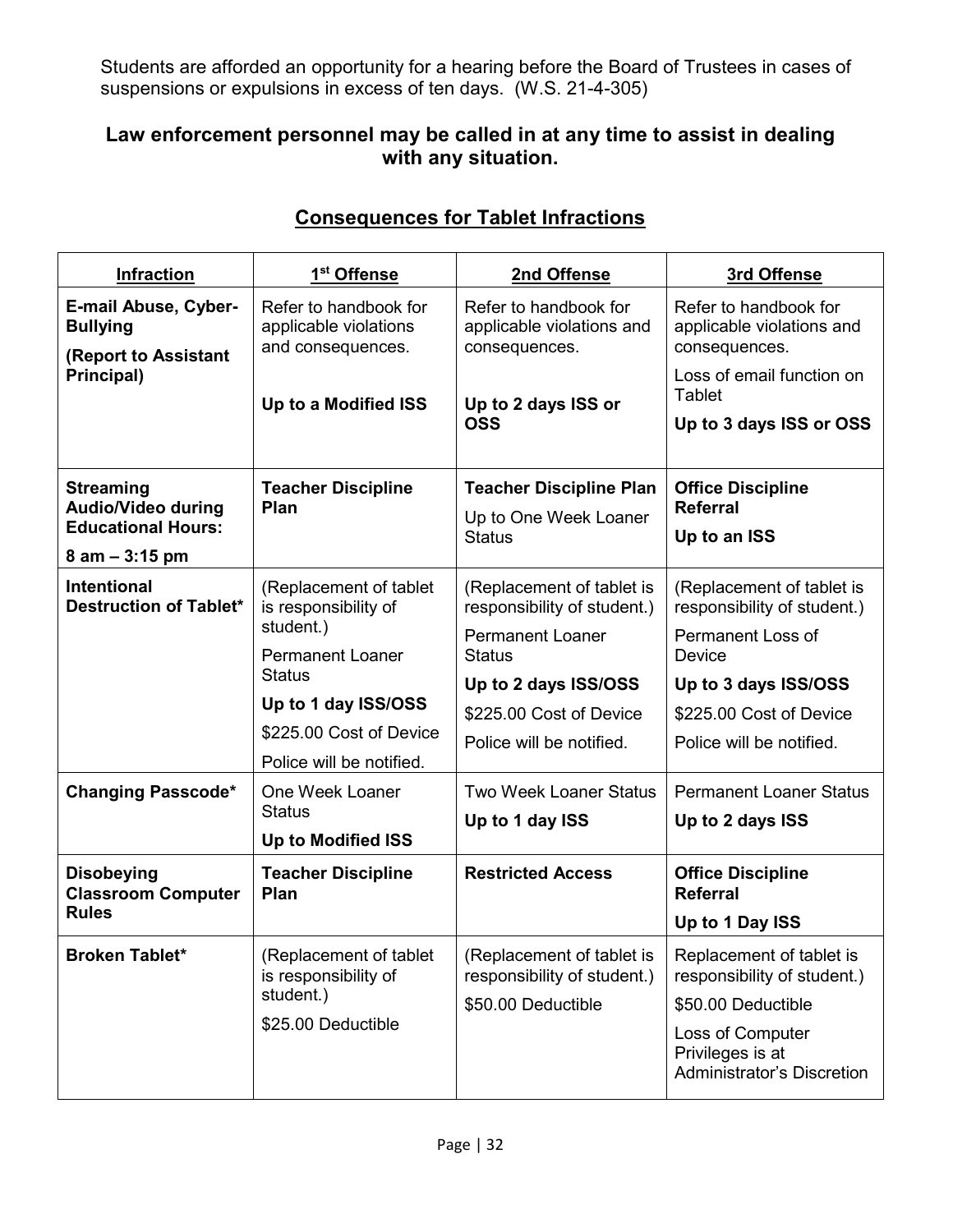# **Consequences for Tablet Infractions, continued**

| <b>Infraction</b>                                 | 1 <sup>st</sup> Offense                                                                                   | 2nd Offense                                                                             | 3rd Offense                                                                                     |
|---------------------------------------------------|-----------------------------------------------------------------------------------------------------------|-----------------------------------------------------------------------------------------|-------------------------------------------------------------------------------------------------|
| <b>Leaving Tablet</b><br>Unattended*              | (Develop future plan for<br>student responsibility.)<br><b>Possible Detention</b>                         | <b>Office Discipline</b><br><b>Referral</b><br>Up to 1 Day Modified<br><b>ISS</b>       | <b>Office Discipline Referral</b><br>Up to 1 Day ISS                                            |
| <b>Failure to Turn in</b><br><b>Loaner Tablet</b> | (Develop future plan for<br>student responsibility.)<br>Up to a Modified ISS                              | <b>Office Discipline</b><br><b>Referral</b><br>Up to 2 days ISS                         | <b>Office Discipline Referral</b><br>Up to 3 days ISS                                           |
| <b>Leaving Tablet at</b><br>Home                  | <b>Teacher/Team</b><br><b>Discipline Plan</b>                                                             | <b>Teacher/Team</b><br><b>Discipline Plan</b><br>Up to One Week Loaner<br><b>Status</b> | <b>Office Discipline Referral</b><br>Up to Two Weeks Loaner<br><b>Status</b><br>Up to 1 Day ISS |
| <b>Neglecting to</b><br><b>Charge Tablet*</b>     | <b>Teacher/Team</b><br><b>Discipline Plan</b>                                                             | <b>Teacher/Team</b><br><b>Discipline Plan</b><br>Up to One Week Loaner<br><b>Status</b> | <b>Office Discipline Referral</b><br>Up to Two Weeks Loaner<br><b>Status</b><br>Up to 1 Day ISS |
| <b>Clearing Internet</b><br>Caches/History*       | One Week Loaner<br><b>Status</b><br>Up to a Modified ISS                                                  | <b>Two Weeks Loaner</b><br><b>Status</b><br>Up to 1 Day ISS                             | <b>Office Discipline Referral</b><br>Up to 2 Days ISS                                           |
| <b>Loading Programs*</b>                          | Up to Two Week Loaner<br>Status - Program<br>Function is turned off<br>Up to 1 Day Modified<br><b>ISS</b> | <b>Office Discipline Referral</b><br>Up to 1 Day ISS                                    | <b>Permanent Loaner Status</b><br>Up to 2 days ISS                                              |

\*Device Chargers also fall under "Tablet Infractions." Damages and fines will be assessed the same as a tablet.

\*Accessibility restrictions may be imposed following any of the above infractions.

\*Major violations and recurring violations of any infraction listed above may result in the loss of the Tablet for any given time recommended by administration. Teachers will be notified and students will work with paper and pencil during that time. Students may be placed on a desktop computer in the classroom to work.

#### **PLEASE NOTE:**

**Notwithstanding anything in any of the District's student school handbooks to the contrary, the principals shall have the unqualified authority and discretion to deviate from any progressive disciplinary code if, in the opinion of the principal, such deviation is justified because of the circumstances. In such cases, the principal can impose a suspension or recommend expulsion of that student.**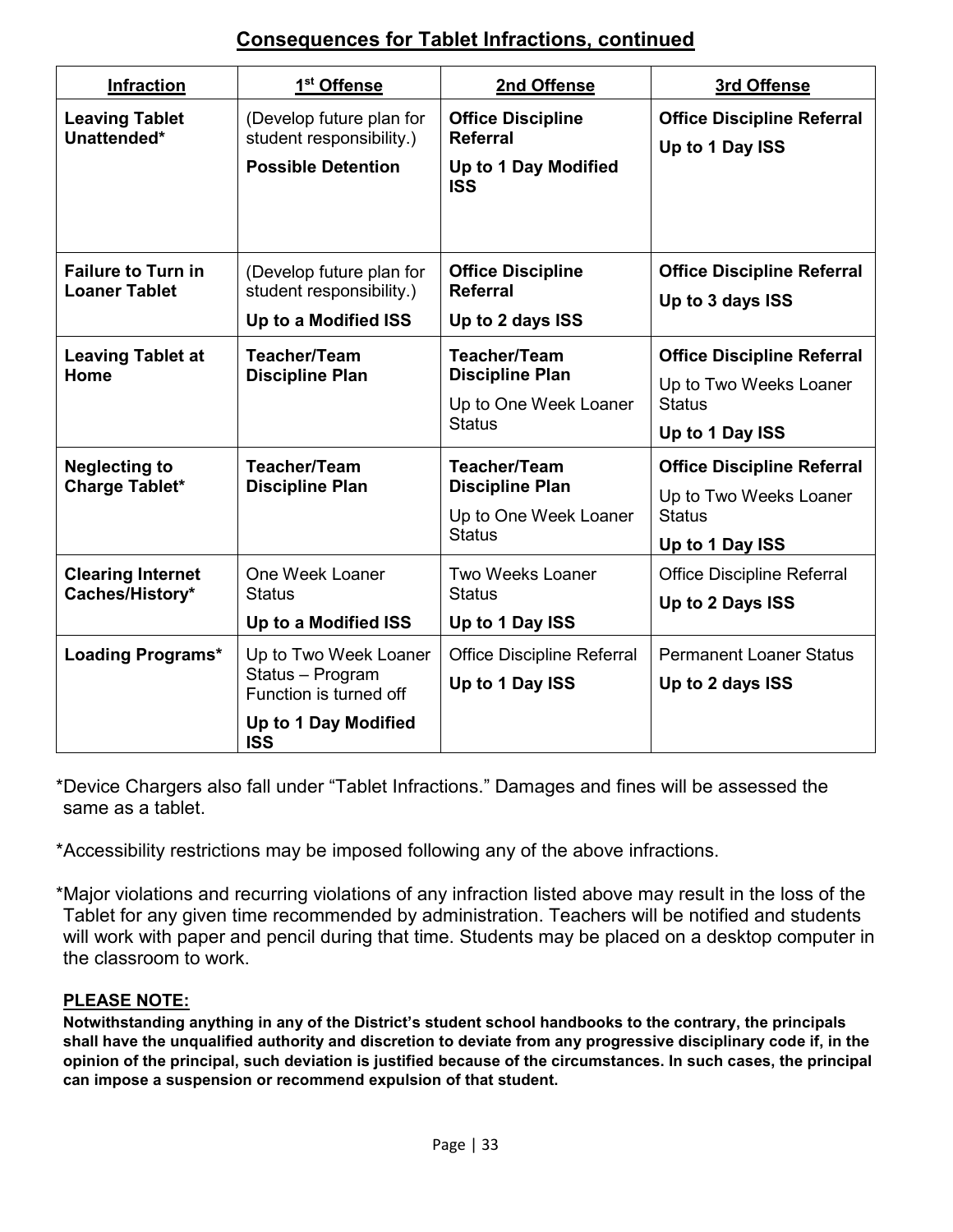# **POWELL MIDDLE SCHOOL ATHLETICS**

# **Core Value Statement**

**Powell Middle School offers a variety of athletic opportunities to help our students develop physically and mentally.**

**Through our Middle School athletic program, we share the vision to promote:**

- **Students who understand the rules, skills, techniques, demands, satisfactions and long-term benefits of sports.**
- **Students with a sense of good sportsmanship and team concept.**
- **A positive, inviting, and safe practice and game environment which provides advocacy and opportunity for every athlete.**
- **Developmentally appropriate, challenging and rigorous experiences in a competitive environment.**
- **An environment where everyone appreciates diversity and promotes acceptance for all members.**

**The Powell Middle School Athletic Schedule for the current year follows the school calendar.**

Please note that the athletic schedule is subject to change.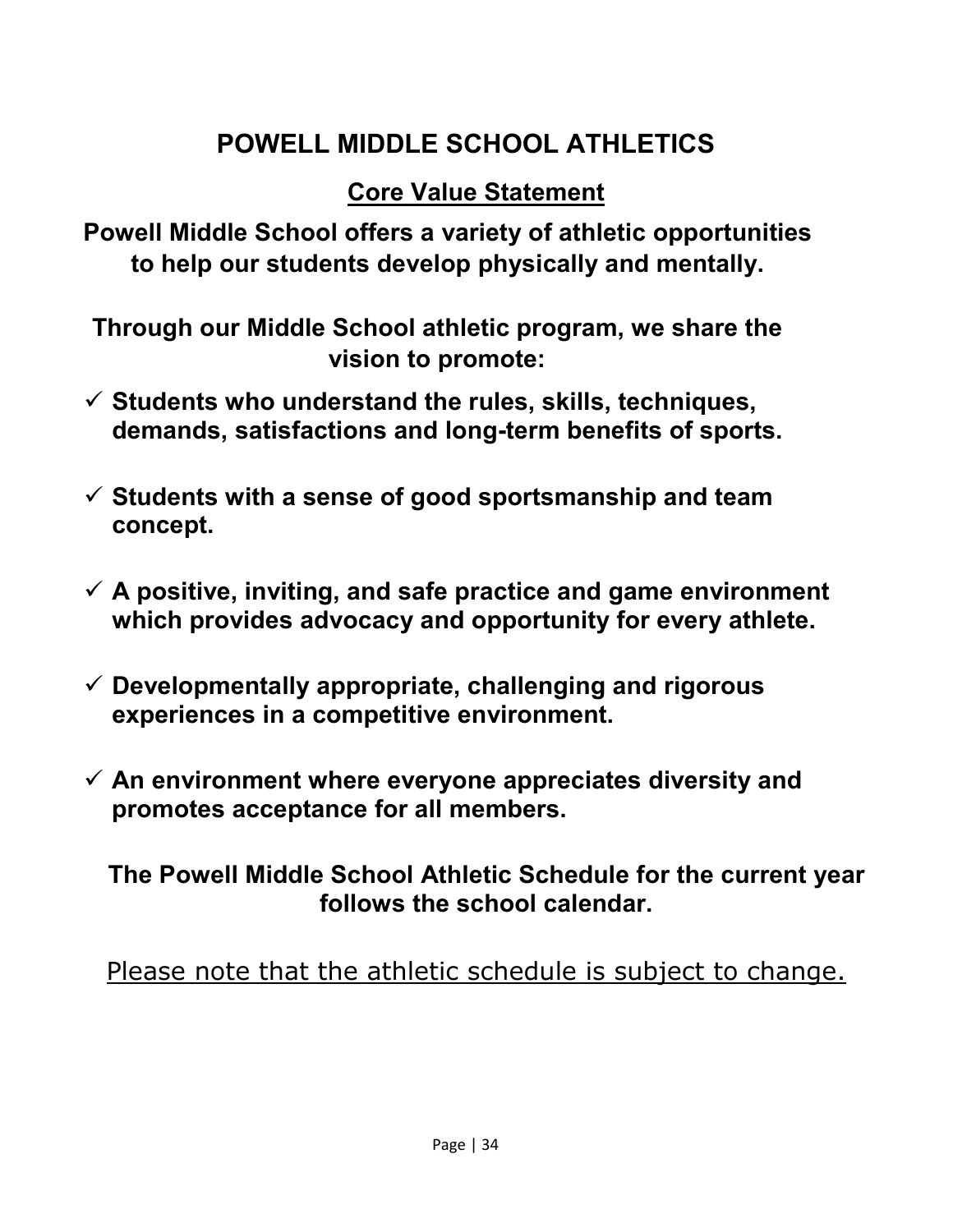# **Powell Middle School Grade Level Team Activities for 2021-2022 School Year**

| <b>DAY</b> | <b>DATE</b> | <b>ACTIVITY</b>                                                                                                                                                                                                                                            | <b>TIME</b>                                      |
|------------|-------------|------------------------------------------------------------------------------------------------------------------------------------------------------------------------------------------------------------------------------------------------------------|--------------------------------------------------|
|            |             | (To participate – Students must meet the<br>following criteria for each event)                                                                                                                                                                             |                                                  |
|            |             | • $6th$ - No Incomplete Assignments (O.R.)<br>• $7th$ & $8th$ - Can't be on the deficiency list for<br>more than 1 subject (ineligible)<br>• All Incomplete Assignments must be<br>cleared by 4:00 pm the day prior to any<br>school activities or dances. |                                                  |
| Friday     | 9/10/21     | Dance (PESCO)                                                                                                                                                                                                                                              | $6:00 - 8:00$ pm                                 |
| Friday     | 10/22/21    | 6 <sup>th</sup> Grade Activity<br>(End of 1 <sup>st</sup> Quarter)                                                                                                                                                                                         | $8:50$ am                                        |
| Monday     | 11/22/21    | Activity                                                                                                                                                                                                                                                   | $2:30$ pm<br><b>Girls Basketball</b><br>vs. Cody |
| Tuesday    | 12/21/21    | 7 <sup>th</sup> Grade Activity<br>(End of 2 <sup>nd</sup> Quarter & 1 <sup>st</sup> Semester)                                                                                                                                                              | $1:00$ pm                                        |
| Thursday   | 1/20/22     | Activity                                                                                                                                                                                                                                                   | $2:30$ pm<br><b>Boys Basketball</b><br>vs. Cody  |
| Friday     | 2/11/22     | Dance (Robotics)                                                                                                                                                                                                                                           | $6:00 - 8:00$ pm                                 |
| Friday     | 3/11/22     | 8 <sup>th</sup> Grade Activity<br>(End of 3rd Quarter)                                                                                                                                                                                                     | $8:50$ am                                        |
| Friday     | 5/6/22      | Dance (PESCO)                                                                                                                                                                                                                                              | $6:00 - 8:00$ pm                                 |
| Thursday   | 5/26/22     | <b>MASH</b><br>All students may participate<br>(pending completed assessments & behavior)                                                                                                                                                                  | $1:00$ pm                                        |

**\*Dates and Times are subject to change**.